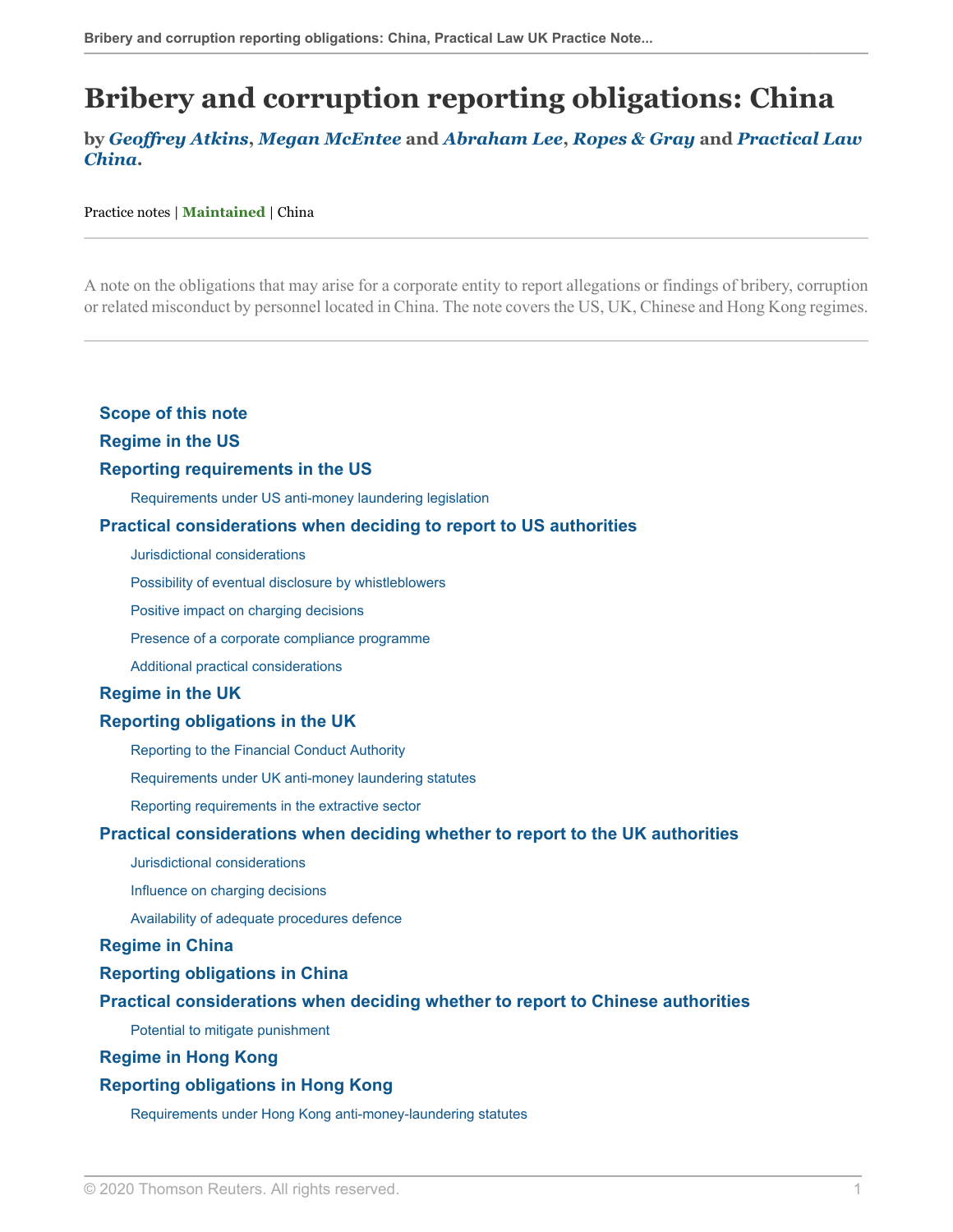#### [Requirements that listed companies disclose corrupt behaviour](#page-15-0)

### <span id="page-1-0"></span>**[Practical considerations when deciding whether to report to Hong Kong authorities](#page-15-1)**

## **Scope of this note**

Corruption is a significant risk for corporations doing business in *[China](http://uk.practicallaw.thomsonreuters.com/9-521-9447?originationContext=document&vr=3.0&rs=PLUK1.0&transitionType=DocumentItem&contextData=(sc.Default))*. Review this note if you have to decide whether it is required or otherwise advisable to report allegations or findings of misconduct to various government authorities. This may be the case if, for example, you:

- Have been notified of allegations involving bribery at your client's operations in China.
- Have taken (or are considering taking) steps to investigate these allegations.
- Have made or are preparing to make findings concerning the alleged misconduct.

This note addresses the legal requirements and practical considerations for in-house and outside counsel in deciding whether to report allegedly corrupt activities that occurred in China to government agencies in the US, UK, China, or Hong Kong. Consulting local counsel in these and other relevant countries is particularly important, as an increasing number of jurisdictions have passed mandatory reporting legislation and the enforcement landscape is rapidly evolving.

The note does not address in detail the substantive offences of bribery and corruption that arise under the regimes that most frequently apply to corporations operating in China. For a detailed description of the rules that apply under the Chinese, US and UK regimes, see Practice notes:

- *[Bribery and corruption \(China\): overview](http://uk.practicallaw.thomsonreuters.com/2-611-9365?originationContext=document&vr=3.0&rs=PLUK1.0&transitionType=DocumentItem&contextData=(sc.Default))*.
- *[Bribery and corruption offences, enforcement and penalties: China](http://uk.practicallaw.thomsonreuters.com/2-605-5245?originationContext=document&vr=3.0&rs=PLUK1.0&transitionType=DocumentItem&contextData=(sc.Default))*.
- *[Anti-corruption regimes in China, the UK and the US: a comparative guide](http://uk.practicallaw.thomsonreuters.com/4-619-7625?originationContext=document&vr=3.0&rs=PLUK1.0&transitionType=DocumentItem&contextData=(sc.Default))*.
- *[The Foreign Corrupt Practices Act: Overview](http://uk.practicallaw.thomsonreuters.com/0-502-2006?originationContext=document&vr=3.0&rs=PLUK1.0&transitionType=DocumentItem&contextData=(sc.Default))*.
- *[Bribery Act 2010](http://uk.practicallaw.thomsonreuters.com/5-500-8692?originationContext=document&vr=3.0&rs=PLUK1.0&transitionType=DocumentItem&contextData=(sc.Default))*.

# <span id="page-1-1"></span>**Regime in the US**

<span id="page-1-2"></span>Corrupt activities undertaken by a company's subsidiary, employee, or other agent in China often require an organisation to consider disclosing the conduct to the US government. The bribery of foreign officials is prohibited by US law under the *[Foreign Corrupt Practices Act of 1977](http://uk.practicallaw.thomsonreuters.com/6-501-6309?originationContext=document&vr=3.0&rs=PLUK1.0&transitionType=DocumentItem&contextData=(sc.Default))* (FCPA). The FCPA's anti-bribery provisions prohibit improper payments to foreign officials to obtain or retain business or secure any improper advantage. The FCPA's accounting and internal controls provisions require companies whose securities are US-listed to maintain books and records that accurately and fairly reflect the company's transactions. These companies must also devise and maintain an adequate system of internal accounting controls. While the FCPA does not mandate self-disclosure, there may be reporting requirements in other contexts, and practical considerations may weigh in favour of reporting. For more detail on the individual provisions of the FCPA and links to other FCPA-related resources, see *[Practice note, The](http://uk.practicallaw.thomsonreuters.com/0-502-2006?originationContext=document&vr=3.0&rs=PLUK1.0&transitionType=DocumentItem&contextData=(sc.Default)) [Foreign Corrupt Practices Act: Overview](http://uk.practicallaw.thomsonreuters.com/0-502-2006?originationContext=document&vr=3.0&rs=PLUK1.0&transitionType=DocumentItem&contextData=(sc.Default))*.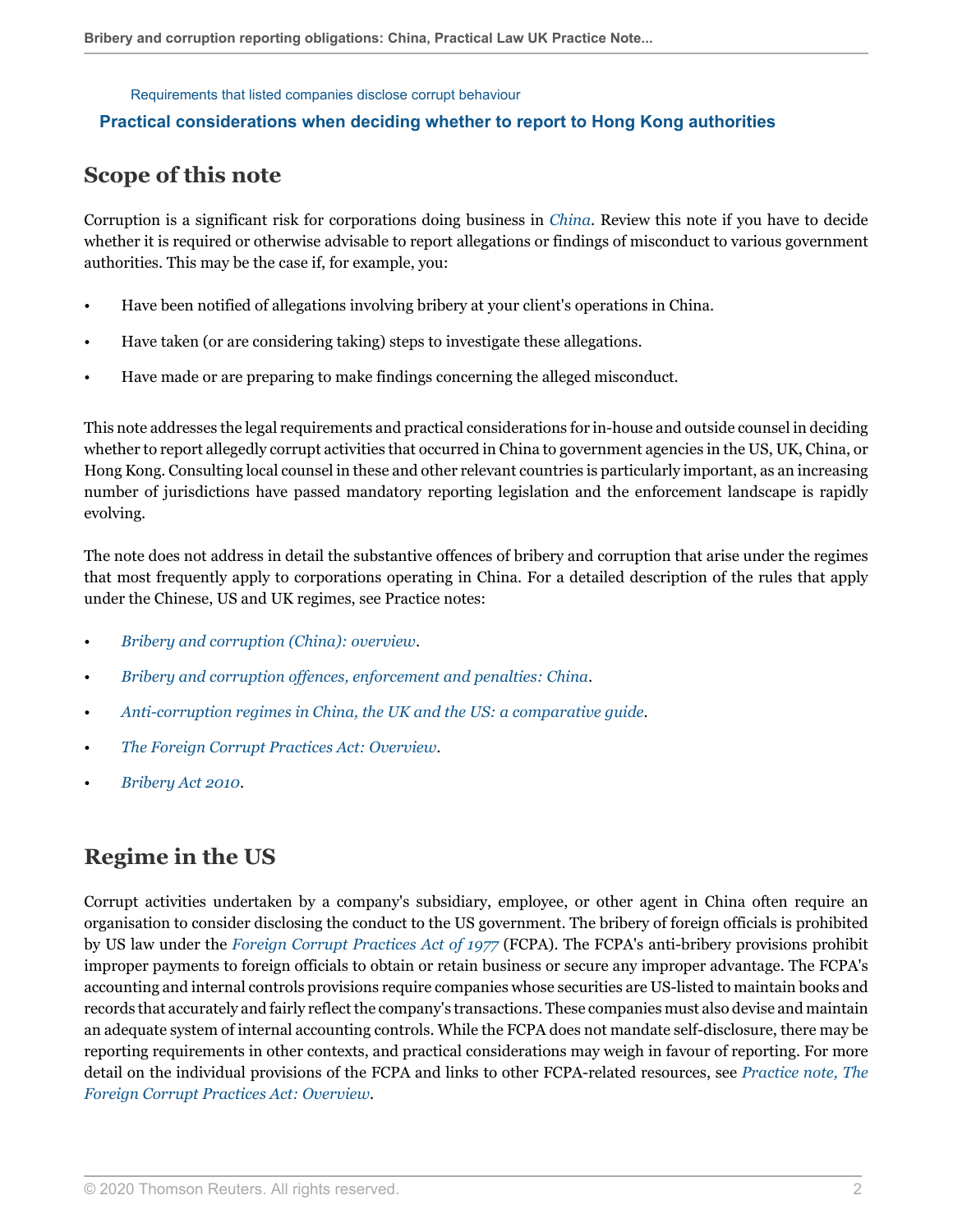# **Reporting requirements in the US**

In the US, there is no general obligation to disclose to the US government that a company's agent has committed bribery. However, certain entities may be required to report knowledge or suspicion of bribery if it relates to potential money laundering.

### <span id="page-2-0"></span>**Requirements under US anti-money laundering legislation**

US anti-money laundering legislation may require financial institutions to report actual or suspected bribery. Under 31 USC Section 5318(g) and its corresponding regulations, financial institutions must report certain suspicious activities. These institutions include banks, credit unions, securities brokers and insurance companies (*31 USC § 5312(a(2))*).

Financial institutions must:

- File a report of each deposit, withdrawal, exchange of currency, or transfer of USD10,000 or more (*31 CFR §§ 1010.311*).
- File suspicious activity reports (SARs) with the Treasury Department for any transaction over USD5,000 when the institution knows or suspects that:
	- the transaction involves funds derived from illegal activities or is intended to hide funds from illegal activities;
	- the transaction is designed to evade any requirements of the Bank Secrecy Act 1970, including structuring to evade reporting thresholds; or
	- the transaction has no apparent lawful purpose and no reasonable explanation.

### (*31 CFR § 1020.320(a)(2)(i)-(iii)*.)

For further details of the SAR reporting requirements for financial institutions, see *[Practice note, Suspicious Activity](http://uk.practicallaw.thomsonreuters.com/6-604-9506?originationContext=document&vr=3.0&rs=PLUK1.0&transitionType=DocumentItem&contextData=(sc.Default)) [Reporting Requirements for Financial Institutions](http://uk.practicallaw.thomsonreuters.com/6-604-9506?originationContext=document&vr=3.0&rs=PLUK1.0&transitionType=DocumentItem&contextData=(sc.Default))*.

Non-financial institutions do not have similar reporting requirements. However, the US *[Department of Justice](http://uk.practicallaw.thomsonreuters.com/9-382-3397?originationContext=document&vr=3.0&rs=PLUK1.0&transitionType=DocumentItem&contextData=(sc.Default))* (DOJ) has charged members of bribery conspiracies under US money laundering statutes (see for example, *United States v Duperval, 777 F. 3d 1324 (11th Cir. 2015*). Additionally, if one or more conspirators use a financial institution to launder bribe payments, the financial institution may be obligated to file a SAR under the rules above.

## <span id="page-2-1"></span>**Practical considerations when deciding to report to US authorities**

There are several significant practical considerations that factor into the decision of whether to disclose allegedly corrupt behaviour by an agent in China to the US government.

### <span id="page-2-2"></span>**Jurisdictional considerations**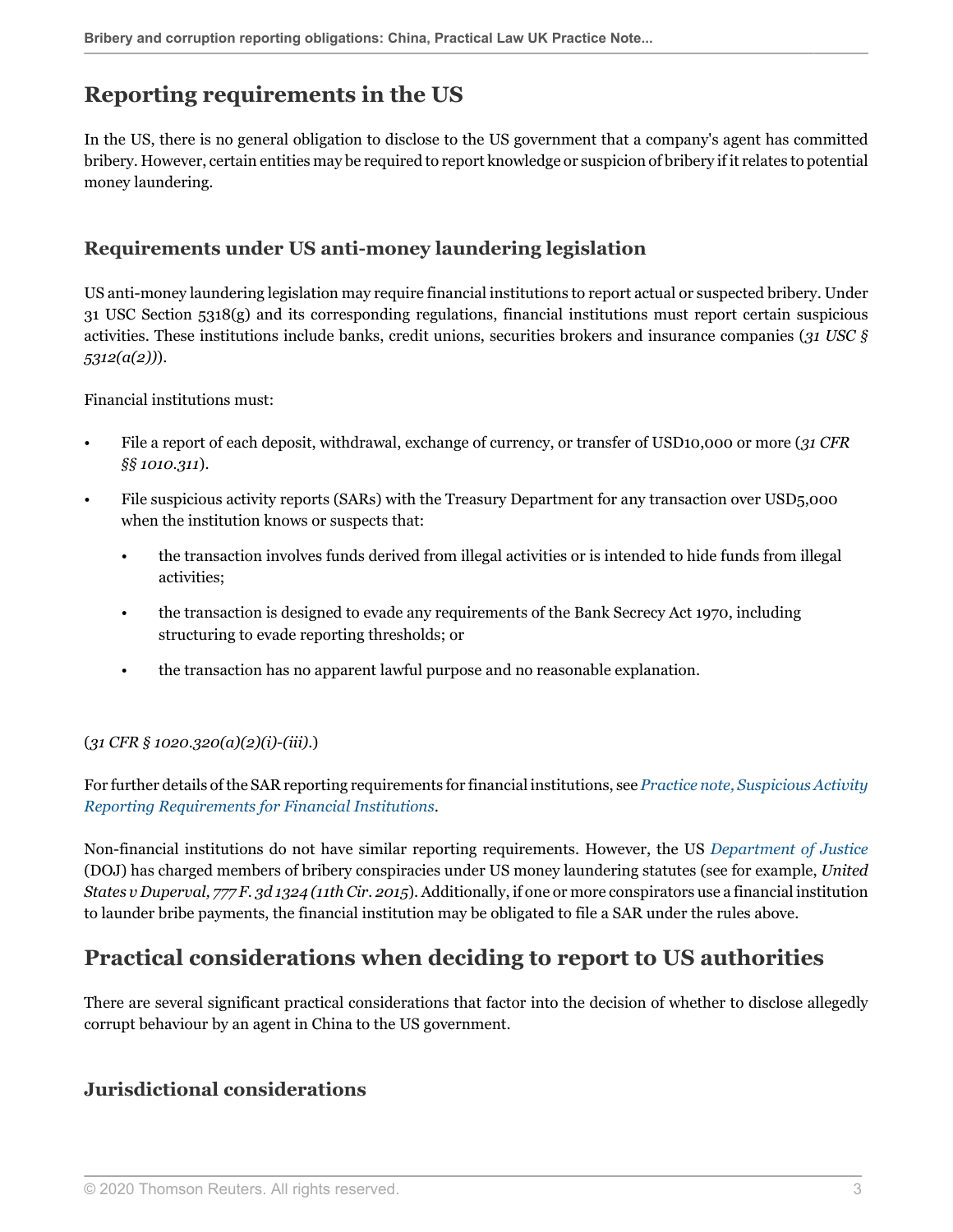When deciding whether to disclose bribery in China, organisations should assess whether the US has jurisdiction. For example, the *[FCPA](http://uk.practicallaw.thomsonreuters.com/6-501-6309?originationContext=document&vr=3.0&rs=PLUK1.0&transitionType=DocumentItem&contextData=(sc.Default))* has a broad (but not unlimited) jurisdictional reach applying to US issuers (publicly traded companies required to file reports with the SEC) and domestic concerns (US citizens, residents, or any company organised under the laws of a US territory or having a principal place of business in the US) (*15 USC § 78dd-1(a)*). In addition, territorial jurisdiction may apply to foreign nationals and entities that breach the FCPA while in US territories (*78dd-3(a)*).

### <span id="page-3-0"></span>**Possibility of eventual disclosure by whistleblowers**

Companies should be aware of the risk that a whistleblower discloses the alleged bribery first. Section 806 of the *[Sarbanes-Oxley Act of 2002](http://uk.practicallaw.thomsonreuters.com/8-382-3784?originationContext=document&vr=3.0&rs=PLUK1.0&transitionType=DocumentItem&contextData=(sc.Default))* protects whistleblowers by prohibiting publicly traded companies from retaliating against employees who report instances of fraud to their employers, including fraud committed under the *[FCPA](http://uk.practicallaw.thomsonreuters.com/6-501-6309?originationContext=document&vr=3.0&rs=PLUK1.0&transitionType=DocumentItem&contextData=(sc.Default))* (*18 USC § 1514A*). The Sarbanes-Oxley Act of 2002 also requires the disclosure of information that has a material financial effect on public companies, which could in some instances necessitate the disclosure of corruption-related misconduct.

US law provides strong incentives to employees to report fraudulent behaviour by their employer. Under Section 922 of the *[Dodd-Frank Wall Street Reform and Consumer Protection Act of 2010](http://uk.practicallaw.thomsonreuters.com/4-502-8619?originationContext=document&vr=3.0&rs=PLUK1.0&transitionType=DocumentItem&contextData=(sc.Default))*, whistleblowers may be rewarded between 10% and 30% of the amount recovered by the government, provided the whistleblower provided original information that led to a successful enforcement action with sanctions exceeding USD1 million (*15 USC § 78u-6*). The government has delivered on these promises; since the inception of the *[Securities and Exchange Commission](http://uk.practicallaw.thomsonreuters.com/5-107-7227?originationContext=document&vr=3.0&rs=PLUK1.0&transitionType=DocumentItem&contextData=(sc.Default))*'s (SEC) whistleblower program, the agency has awarded more than USD500 million in connection with successful actions. In June 2020, the SEC announced their largest ever whistleblower award of USD50 million to an individual whose direct observations of misconduct at an unnamed company led to a successful enforcement action. China has been a particularly fruitful source of tips. Since 2011, the SEC has received over 250 tips from whistleblowers in China.

The SEC's 2019 Annual Report to Congress detailing the results of the Whistleblower Program stated that the number of whistleblower tips has increased over time, with 200 FCPA-related tips in financial year 2019.

(For more information on the role played by whistleblowers in China, see *[Practice note, Whistleblower protection:](http://uk.practicallaw.thomsonreuters.com/5-615-5286?originationContext=document&vr=3.0&rs=PLUK1.0&transitionType=DocumentItem&contextData=(sc.Default)) [China](http://uk.practicallaw.thomsonreuters.com/5-615-5286?originationContext=document&vr=3.0&rs=PLUK1.0&transitionType=DocumentItem&contextData=(sc.Default))*.)

### <span id="page-3-1"></span>**Positive impact on charging decisions**

While there is no affirmative requirement to self-report potential misconduct to US regulators, the DOJ maintains an FCPA Corporate Enforcement Policy that gives significant benefits to companies who self-disclose potential violations of the FCPA and meet additional prerequisites. In April 2016, the DOJ Fraud Section's *[FCPA](http://uk.practicallaw.thomsonreuters.com/6-501-6309?originationContext=document&vr=3.0&rs=PLUK1.0&transitionType=DocumentItem&contextData=(sc.Default))* Unit introduced a yearlong "Pilot Program" offering significant sentencing mitigation credit (up to a 50% reduction off the bottom end of the Sentencing Guidelines fine range or a declination) to businesses who met the programme's standards of:

- Voluntary self-disclosure
- Full co-operation
- Timely and appropriate remediation.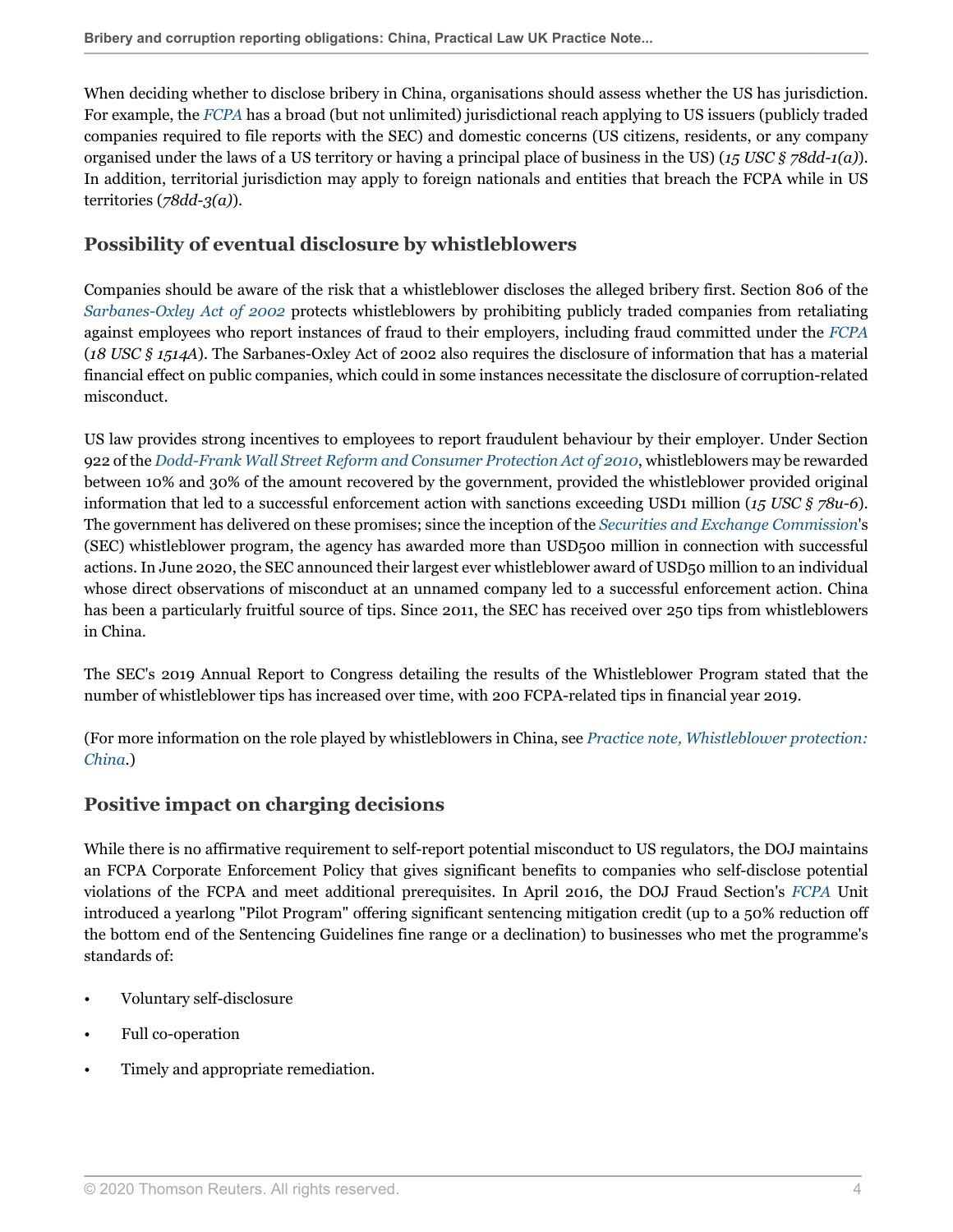The Pilot Program specified that "full co-operation" involves proactive behaviour on behalf of the company, including rolling disclosures of key facts, provision of relevant overseas documents, and making company officers and employees available for interviews.

Shortly after the Pilot Program's inception, the DOJ publicly issued declination letters to US-based cloud computing and content delivery network company Akamai Technologies, Inc. and US-based building products manufacturer Nortek Inc., both of whom timely self-disclosed illegal payments made by their Chinese subsidiaries. Notably, the DOJ stated that credit would be "markedly less" for those who co-operate but do not self-disclose.

In November 2017, the DOJ announced a permanent FCPA Corporate Enforcement Policy that was incorporated into the United States Attorneys' Manual (renamed the "Justice Manual" in 2018), which provides internal guidance for all federal prosecutors. The revised policy adjusted the Pilot Program's requirements in several important ways:

- Establishing a presumption that the DOJ resolve cases through declinations when companies meet the Program's standards, absent aggravating circumstances such as involvement by executive management in the misconduct, significant profit resulting from the misconduct, pervasiveness of the misconduct, or recidivism.
- Directing the DOJ to accord a 50% reduction off the US Sentencing Guidelines range fine, where the company otherwise meets the detailed standards but aggravating circumstances are present.
- Providing additional detail on the criteria to assess the sufficiency of a company's compliance programme when assessing the sufficiency of remediation.

The DOJ made several updates to the Corporate Enforcement Policy in 2019. These included a clarification that to receive full self-disclosure credit companies need only disclose individuals "substantially involved in" the misconduct at issue. The updated Policy also extended a presumption of declination to companies that self-disclose in connection with a merger or acquisition, when misconduct is identified in the target company. The SEC has taken a similar position regarding the importance of self-disclosure.

Specifically, both DOJ and SEC have several means with which to offer companies co-operation credit:

- **Declinations.** In certain cases, the government may decline to prosecute a company that discloses an FCPA violation. For example, on 19 September 2019, global marketing solutions provider Quad/Graphics Inc. received a declination letter from the DOJ after an investigation into bribery by employees of the company's subsidiaries in China and Peru. The DOJ cited the Company's prompt voluntary disclosure, thorough investigation, and fulsome co-operation, including discontinuing the relationship with the employees and third-parties in China involved in the misconduct. Similarly, on 24 June 2020, the SEC declined to take any enforcement action against Usana Health Services, Inc., a multi-level marketing company that had conducted a voluntary internal investigation into certain of its operations in China. The SEC indicated that its decision was based in part on the Company's prompt, voluntary self-disclosure, thorough internal investigation, full cooperation with the SEC, and remediation of the matters underlying the investigation. As noted above, the DOJ's FCPA Corporate Enforcement Policy indicates that the DOJ should decline prosecution where a company meets the Policy's detailed requirements.
- **Non-prosecution agreements.** The government has rewarded some organisations' voluntary disclosures of misconduct with *[non-prosecution agreements](http://uk.practicallaw.thomsonreuters.com/9-608-6205?originationContext=document&vr=3.0&rs=PLUK1.0&transitionType=DocumentItem&contextData=(sc.Default))* (NPAs). For example, in 2016, the DOJ entered into an NPA with Kentucky-based manufacturer General Cable Corporation, despite alleged FCPA violations in China, Angola, Bangladesh, Indonesia and Thailand, due to the company's prompt reporting of the violations and co-operation with the DOJ's investigation. This co-operation included making foreign-based employees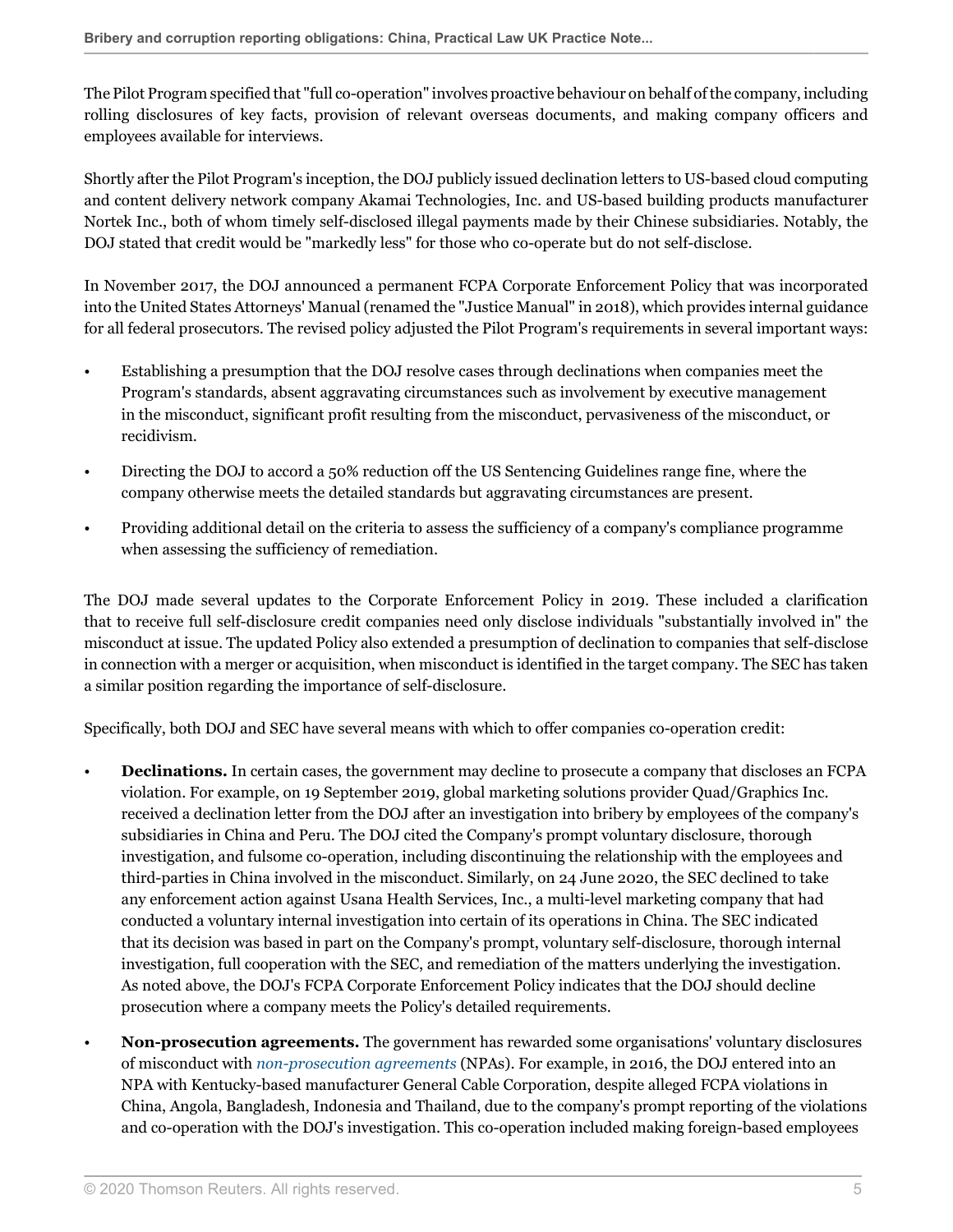available for interviews and terminating relationships with 57 third-party agents who participated in the misconduct.

Even where a company does not voluntarily disclose, the government may still reward co-operation and remediation with an NPA. For example, in 2019, the DOJ entered into an NPA with global retail-chain Walmart Inc., related to alleged FCPA violations. Notably, the company did not receive voluntary disclosure credit despite disclosing conduct related to activities in China, Brazil, and India because such disclosure occurred only after the DOJ had already begun investigating the company's misconduct in Mexico. The company was still able to secure the NPA, however, because of the company's "significant remedial measures" and continued co-operation with the government.

- **Deferred prosecution agreements.** Similarly, the government has also offered *[deferred prosecution](http://uk.practicallaw.thomsonreuters.com/0-608-5045?originationContext=document&vr=3.0&rs=PLUK1.0&transitionType=DocumentItem&contextData=(sc.Default)) [agreements](http://uk.practicallaw.thomsonreuters.com/0-608-5045?originationContext=document&vr=3.0&rs=PLUK1.0&transitionType=DocumentItem&contextData=(sc.Default))* (DPAs) as an alternative to criminal indictment, in recognition of corporations' voluntary disclosure and co-operation. For example, in April 2018, Panasonic Avionics Corporation entered into a DPA to resolve allegations that it made payments to "consultants" in China and elsewhere in Asia that resulted in a violation of the books and records provision of the FCPA. The agreement noted that while Panasonic Avionics did not make a timely disclosure of the misconduct, it did co-operate with the DOJ's investigation. Similarly, in August 2020, Herbalife Nutrition Ltd. ("Herbalife") entered into a three-year DPA, paying a criminal fine that was discounted by 25% off the otherwise applicable Sentencing Guidelines fine range. Despite Herbalife's failure to self-report the misconduct, it was credited for its full subsequent co-operation.
- **Reduced fine amounts.** The government frequently cites self-reporting, co-operation with an investigation, and remediation efforts when assessing the amount of a penalty. For example, in September 2018, United Technologies Corporation, a Connecticut-based manufacturer, paid USD13.9 million to the SEC to settle allegations that the company paid bribes to officials in China and Azerbaijan. The SEC cited the company's efforts of self-reporting the misconduct, including providing timely reports of its investigative findings, producing key document binders and English language translations of documents, and making foreign witnesses available. These measures were credited with determining the appropriate remedy. By contrast, Ericsson, a telecommunications company headquartered in Sweden, paid total penalties over USD1 billion in an FCPA case in 2019, in which the DOJ's press release explicitly cited failure to voluntarily disclose misconduct as a consideration in justifying the penalty amount.
- **Sentencing guideline credit.** As discussed above, the Revised FCPA Corporate Enforcement Policy requires prosecutors to accord a 50% reduction off of the US Sentencing Guideline penalty ranges where a declination is inappropriate (for example, due to the presence of "aggravating circumstances" as defined in the Policy) but the company meets the standards for self-disclosure, co-operation, remediation, and disgorgement. However, only a 25% reduction will be given where the company fails to self-disclose but otherwise meets the criteria above.

Importantly, voluntary disclosure may not always result in a positive outcome for the company. Some have suggested that regulators overemphasise the value of disclosing misconduct. Many factors influence regulator charging and penalty decisions beyond voluntary disclosure, including the scope and nature of the misconduct, subsequent cooperation, remedial measures, and the nature of the misconduct itself.

### <span id="page-5-0"></span>**Presence of a corporate compliance programme**

A strong corporate compliance programme can affect a company's potential liability in several ways, and is often a factor in evaluating whether to voluntarily disclose misconduct. The Second Edition of *[A Resource Guide to the U.S.](https://www.justice.gov/criminal-fraud/fcpa-resource-guide ) [Foreign Corrupt Practices Act](https://www.justice.gov/criminal-fraud/fcpa-resource-guide )* (Resource Guide), jointly released by the DOJ and SEC in April 2020, highlights that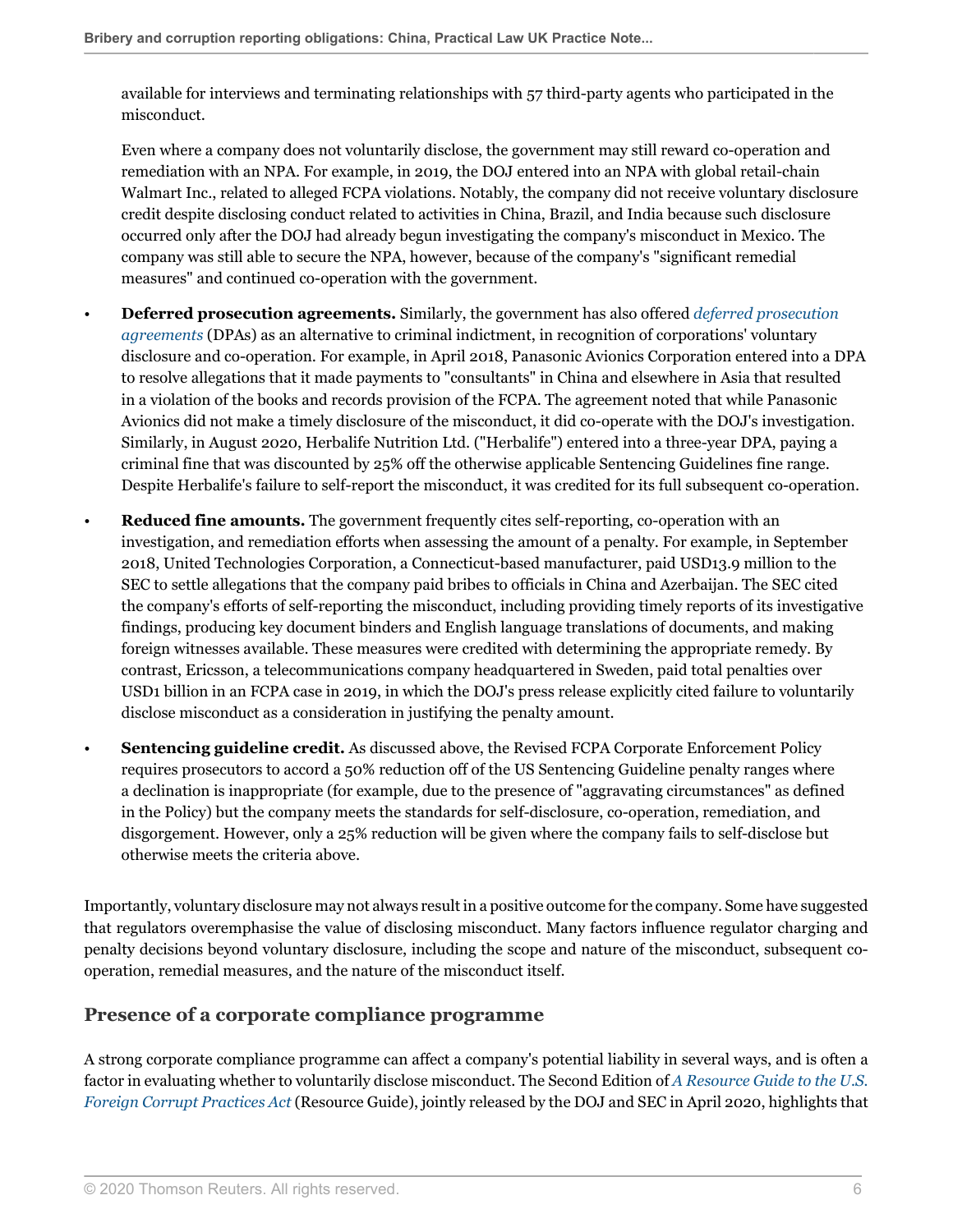the adequacy and effectiveness of a company's compliance program factors into three key areas of decision making in criminal resolutions:

- The form of resolution or prosecution, if any.
- The monetary penalty, if any.
- The compliance obligations to be included in any resolution.

The Resource Guide also outlines certain "hallmarks of effective compliance programs" that the DOJ and SEC consider when making a determination as to the quality of a corporate compliance programme. The hallmarks include:

- Commitment from senior management and a clearly articulated policy against corruption.
- Code of conduct and compliance policies and procedures.
- Oversight, autonomy, and resources.
- Risk assessment.
- Training and continuing advice.
- Incentives and disciplinary measures.
- Third-party due diligence and payments.
- Confidential reporting and internal investigation.
- Continuous improvement: periodic testing and review.
- Mergers and acquisitions: pre-acquisition due diligence and post-acquisition integration.
- Investigation, analysis, and remediation of misconduct.

Importantly, the Resource Guide notes that the hallmarks are not dispositive, and different factors will warrant more or less emphasis depending on the type of business at issue (for example, size of enterprise and industry group). The DOJ reiterated the importance of these factors in the June 2020 update of its guidance on Evaluation of Corporate Compliance Programs, where several changes seek to ensure that compliance programs are dynamic and continuously updated to fit new circumstances. For example, in a section pertaining to third-party risk, the guidance looks to whether the company engages in "risk management of third parties throughout the lifespan of the relationship, or primarily during the onboarding process."

The government's consideration of these factors was already evident in previous enforcement actions. For example, in 2012, the SEC and DOJ prosecuted Garth Peterson, a managing director at Morgan Stanley who secretly arranged payments to the chairman of a Chinese state-owned entity. However, the government chose not to prosecute Morgan Stanley itself, citing the company's internal controls "which provided reasonable assurances that its employees were not bribing government officials" (see *[Article, Corporate crime and investigations column: August 2012: Morgan](http://uk.practicallaw.thomsonreuters.com/0-520-6454?originationContext=document&vr=3.0&rs=PLUK1.0&transitionType=DocumentItem&contextData=(sc.Default)) [Stanley shows Wall Street how "adequate procedures" is done](http://uk.practicallaw.thomsonreuters.com/0-520-6454?originationContext=document&vr=3.0&rs=PLUK1.0&transitionType=DocumentItem&contextData=(sc.Default))*). Similarly, in a 2016 case involving JPMorgan Securities, the company received an NPA that noted that an independent compliance monitor was unnecessary due to the state of the company's compliance programme.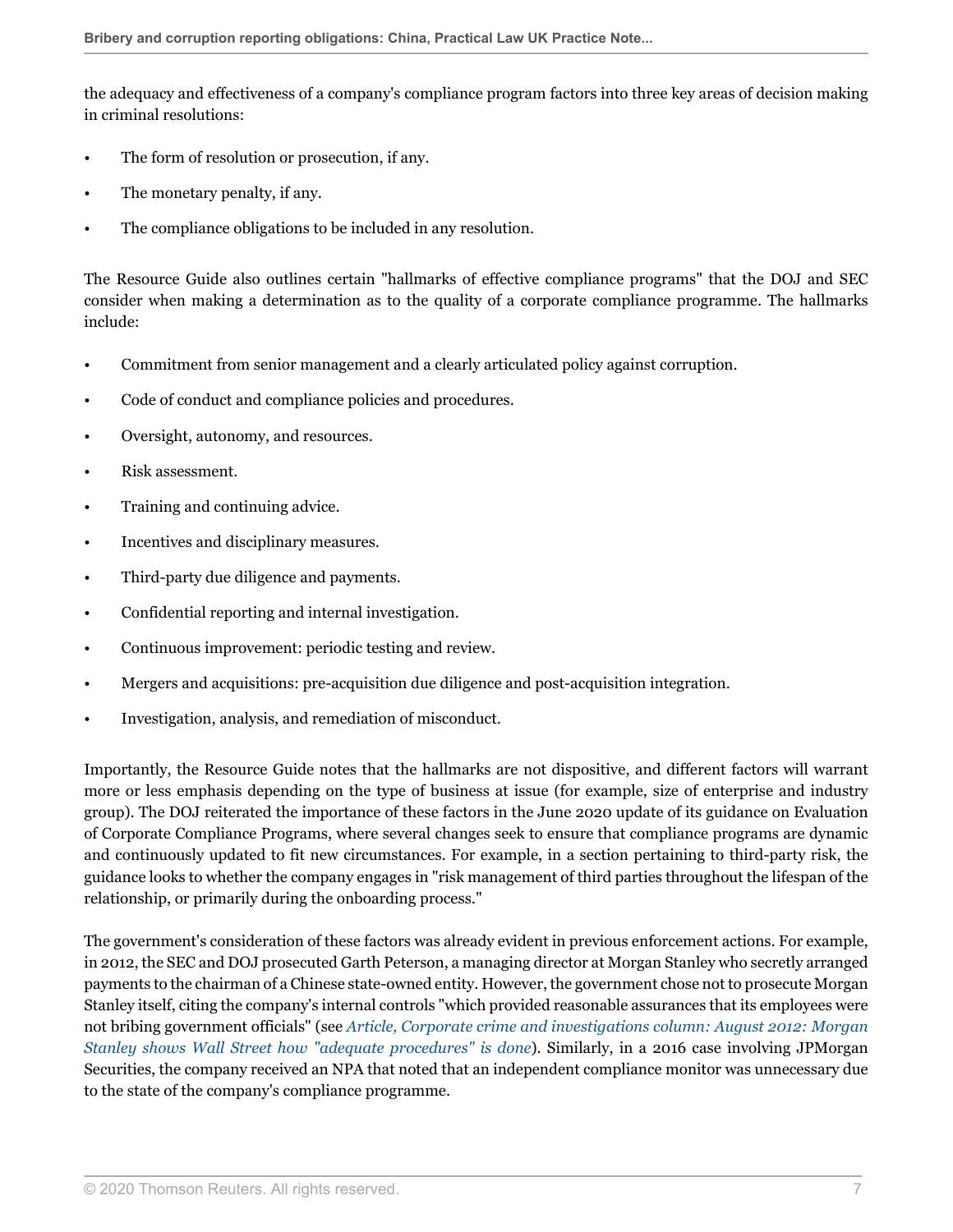There is also potential to argue that corporate compliance programmes may provide a substantive defence to corporate criminal liability. Unlike the adequate procedures defence under the UK *[Bribery Act 2010](http://uk.practicallaw.thomsonreuters.com/1-503-8422?originationContext=document&vr=3.0&rs=PLUK1.0&transitionType=PLDocumentLink&contextData=(sc.Default))* (BA 2010, as described further in *[Availability of adequate procedures defence](#page-12-0)*), a comprehensive and effective compliance programme is not an explicit defence to liability under the *[FCPA](http://uk.practicallaw.thomsonreuters.com/6-501-6309?originationContext=document&vr=3.0&rs=PLUK1.0&transitionType=DocumentItem&contextData=(sc.Default))*. Applying general principles of corporate criminal liability, most US courts addressing the question have stated that strong compliance policies do not remove an agent's conduct from the scope of employment for purposes of assessing corporate liability. However, dicta in several US circuits suggest that comprehensive and rigorously enforced policies can potentially provide a substantive defence to liability by cabining the scope of an agent's authority.

### <span id="page-7-0"></span>**Additional practical considerations**

Organisations should consider the following additional factors when deciding whether to disclose bribery or corruption in their China operations to US authorities:

- **Resulting disclosure to other governments.** As other countries develop more sophisticated antibribery legislation, disclosure to the US government may result in disclosure to countries with less predictable enforcement regimes such as China.
- **Obligations under pre-existing agreements with the government.** Is the organisation under a pre-existing DPA or corporate integrity agreement? These agreements may contain monitoring and selfreporting mandates for any subsequent violations.
- **Details of the misconduct.** Was the conduct pervasive throughout the organisation? Did it occur long ago, and has the conduct been fixed? Organisations should consider all factors that may persuade regulators not to pursue the matter aggressively.
- **Broader government inquiries.** Is the matter part of a broader government inquiry (for example, an industry-wide enforcement effort)? This could have divergent implications, depending on the facts. The government may wish to send an industry-wide message concerning corrupt conduct and so may be less receptive to pleas for leniency. However, if other organisations from the industry have publicly resolved similar matters involving more egregious conduct, this may provide an opportunity to distinguish the organisation's own conduct and request a more favourable resolution.
- **Exposure to related litigation.** An entity may be exposed to follow-on shareholder lawsuits based on the underlying bribery allegations in an *[FCPA](http://uk.practicallaw.thomsonreuters.com/6-501-6309?originationContext=document&vr=3.0&rs=PLUK1.0&transitionType=DocumentItem&contextData=(sc.Default))* case, often involving penalties that are higher than those paid to the government. In one case, Nature's Sunshine Products, Inc. paid a civil penalty of USD600,000 to settle charges that they made improper payments to Brazilian customs officials. Nature's Sunshine subsequently settled a related securities fraud class action for USD6 million.
- **Implications of China's blocking statute.** On 26 October 2018, China enacted the *[Law on](http://uk.practicallaw.thomsonreuters.com/w-020-4344?originationContext=document&vr=3.0&rs=PLUK1.0&transitionType=PLDocumentLink&contextData=(sc.Default)) [International Criminal Judicial Assistance](http://uk.practicallaw.thomsonreuters.com/w-020-4344?originationContext=document&vr=3.0&rs=PLUK1.0&transitionType=PLDocumentLink&contextData=(sc.Default))* (2018 ICJAL), which requires any institution, organisation, or individual within China to receive approval by Chinese governmental authorities before providing any materials or assistance to foreign countries' criminal proceedings. Because the language of the 2018 ICJAL specifically forbids private parties from transmitting information internationally without first obtaining approval from Chinese authorities, organisations facing potential FCPA violations may encounter hurdles when attempting to co-operate with U.S. governmental entities. (For more information on the 2018 ICJAL, see *[Article, China's international criminal judicial assistance law and the impact on MNC internal](http://uk.practicallaw.thomsonreuters.com/w-023-9835?originationContext=document&vr=3.0&rs=PLUK1.0&transitionType=DocumentItem&contextData=(sc.Default)) [investigations](http://uk.practicallaw.thomsonreuters.com/w-023-9835?originationContext=document&vr=3.0&rs=PLUK1.0&transitionType=DocumentItem&contextData=(sc.Default))*.) Nonetheless, organisations may still receive the benefit of full co-operation with the DOJ as long as they attempt to take the appropriate steps to obtain approval from Chinese authorities. The DOJ recently amended the Justice Manual to acknowledge that there may be circumstances in which a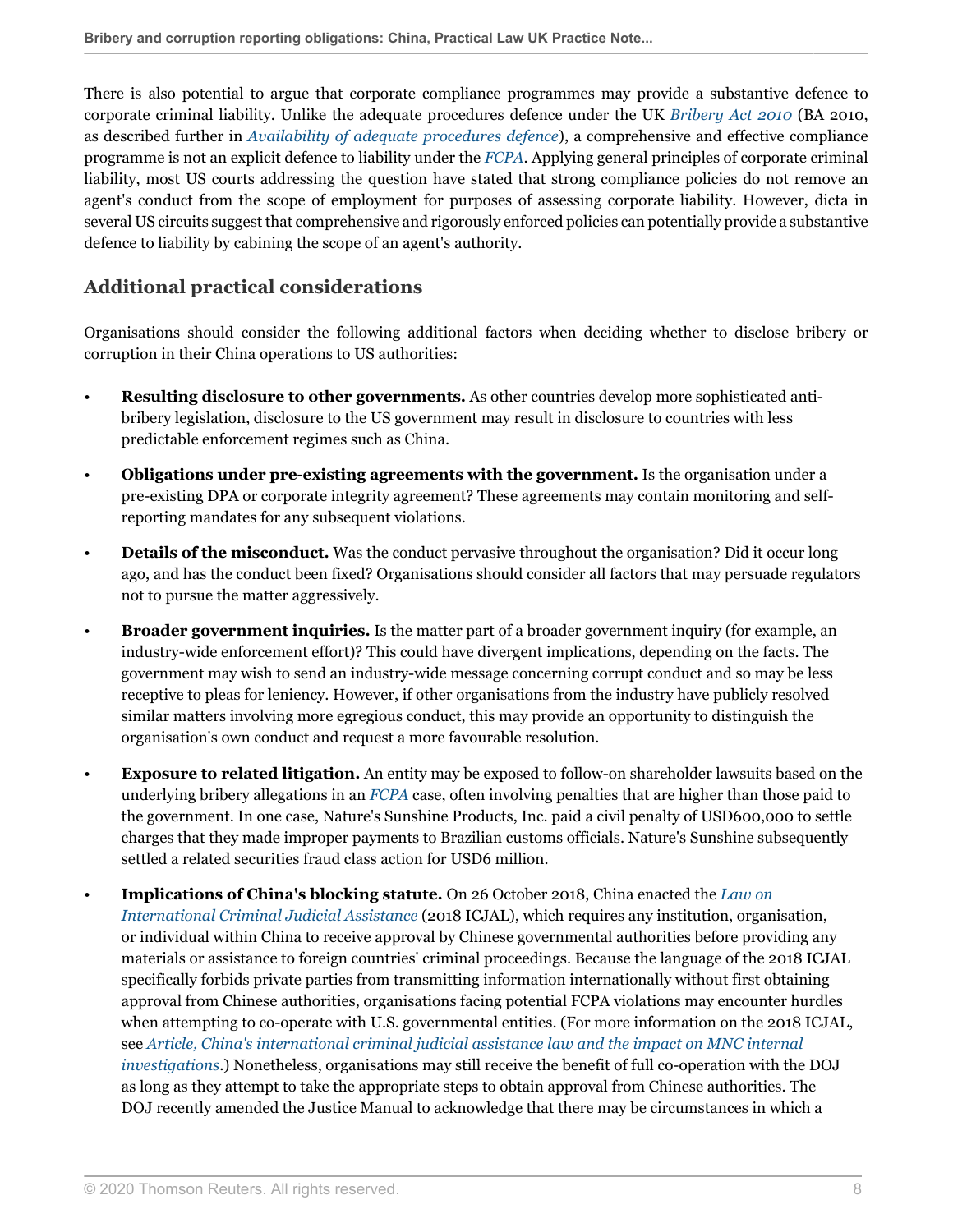company "genuinely cannot get access to certain evidence or is legally prohibited from disclosing it to the government".

# <span id="page-8-0"></span>**Regime in the UK**

It is a criminal offence under the *[BA 2010](http://uk.practicallaw.thomsonreuters.com/1-503-8422?originationContext=document&vr=3.0&rs=PLUK1.0&transitionType=PLDocumentLink&contextData=(sc.Default))* to offer, give, request or receive a bribe (*sections 1, 2 and 6*). This is not limited to the bribery of foreign officials, as the BA 2010 covers the bribery of any person or organisation. Of particular note to companies incorporated in the UK is the corporate offence of failing to prevent bribery: if an employee, subsidiary or agent of a UK company engages in bribery anywhere in the world, then the UK company can be held criminally liable for failing to have adequate controls in place to prevent the bribery (*section 7*).

The BA 2010 does not obligate a company to report corrupt activity to UK law enforcement agencies. However, companies that identify instances of corrupt activity within their operations may consider with their legal advisors on making a voluntary disclosure to law enforcement, followed by fulsome co-operation, in the hope of achieving a more favourable outcome in any resulting criminal proceedings.

There is also a stringent and sophisticated anti-money laundering regime in the UK that requires companies in the financial services sector, as well as lawyers and accountants, to report any suspicions of money laundering or terrorist financing to law enforcement. Failure by these parties to make such a report is a criminal offence. In addition to these positive reporting obligations, companies and individuals (in any sector) may wish to report knowledge or suspicion of money laundering in order to obtain a defence to a substantive money laundering offence.

<span id="page-8-1"></span>Moreover, there are other reporting obligations that specifically apply to the financial services and extractive sectors.

# **Reporting obligations in the UK**

### <span id="page-8-2"></span>**Reporting to the Financial Conduct Authority**

Financial services firms have specific duties to make disclosures to the *[Financial Conduct Authority](http://uk.practicallaw.thomsonreuters.com/5-107-5761?originationContext=document&vr=3.0&rs=PLUK1.0&transitionType=DocumentItem&contextData=(sc.Default))* (FCA). The following rules from the FCA Handbook (identified by the FCA in its April 2016 *[Financial Crime: a guide for firms](http://uk.practicallaw.thomsonreuters.com/2-529-4505?originationContext=document&vr=3.0&rs=PLUK1.0&transitionType=PLDocumentLink&contextData=(sc.Default))* as being particularly relevant to financial crime) are of particular note:

- A firm must deal with its regulators in an open and co-operative way, and disclose anything about which the regulator would reasonably expect notice (*[PRIN 2.1.1R](http://uk.practicallaw.thomsonreuters.com/2-528-0711?originationContext=document&vr=3.0&rs=PLUK1.0&transitionType=PLDocumentLink&contextData=(sc.Default))*).
- A firm must take reasonable care to establish and maintain effective systems and controls for compliance with applicable requirements under the regulatory system, and for countering the risk that the firm might be used to further financial crime (*[SYSC 3.2.6R](http://uk.practicallaw.thomsonreuters.com/4-528-0606?originationContext=document&vr=3.0&rs=PLUK1.0&transitionType=PLDocumentLink&contextData=(sc.Default))* and *[SYSC 6.1.1R](http://uk.practicallaw.thomsonreuters.com/4-528-0625?originationContext=document&vr=3.0&rs=PLUK1.0&transitionType=PLDocumentLink&contextData=(sc.Default))*).
- Authorised firms are required to conduct their business with integrity and due care, skill and diligence (*PRIN 2.1.1R*).

The FCA does not enforce the *[BA 2010](http://uk.practicallaw.thomsonreuters.com/1-503-8422?originationContext=document&vr=3.0&rs=PLUK1.0&transitionType=PLDocumentLink&contextData=(sc.Default))*; its primary concern in this context is whether firms have in place appropriate systems and concerns to adequately address the risk that they may be used for the purposes of financial crime. However, it is possible that information provided to the FCA may be shared with the Serious Fraud Office (SFO), or other criminal or regulatory enforcement authorities in the UK. For more information on the FCA's financial crime responsibilities, see *[Practice note, A guide to key resources for financial institutions: financial crime](http://uk.practicallaw.thomsonreuters.com/4-518-9476?originationContext=document&vr=3.0&rs=PLUK1.0&transitionType=DocumentItem&contextData=(sc.Default))*.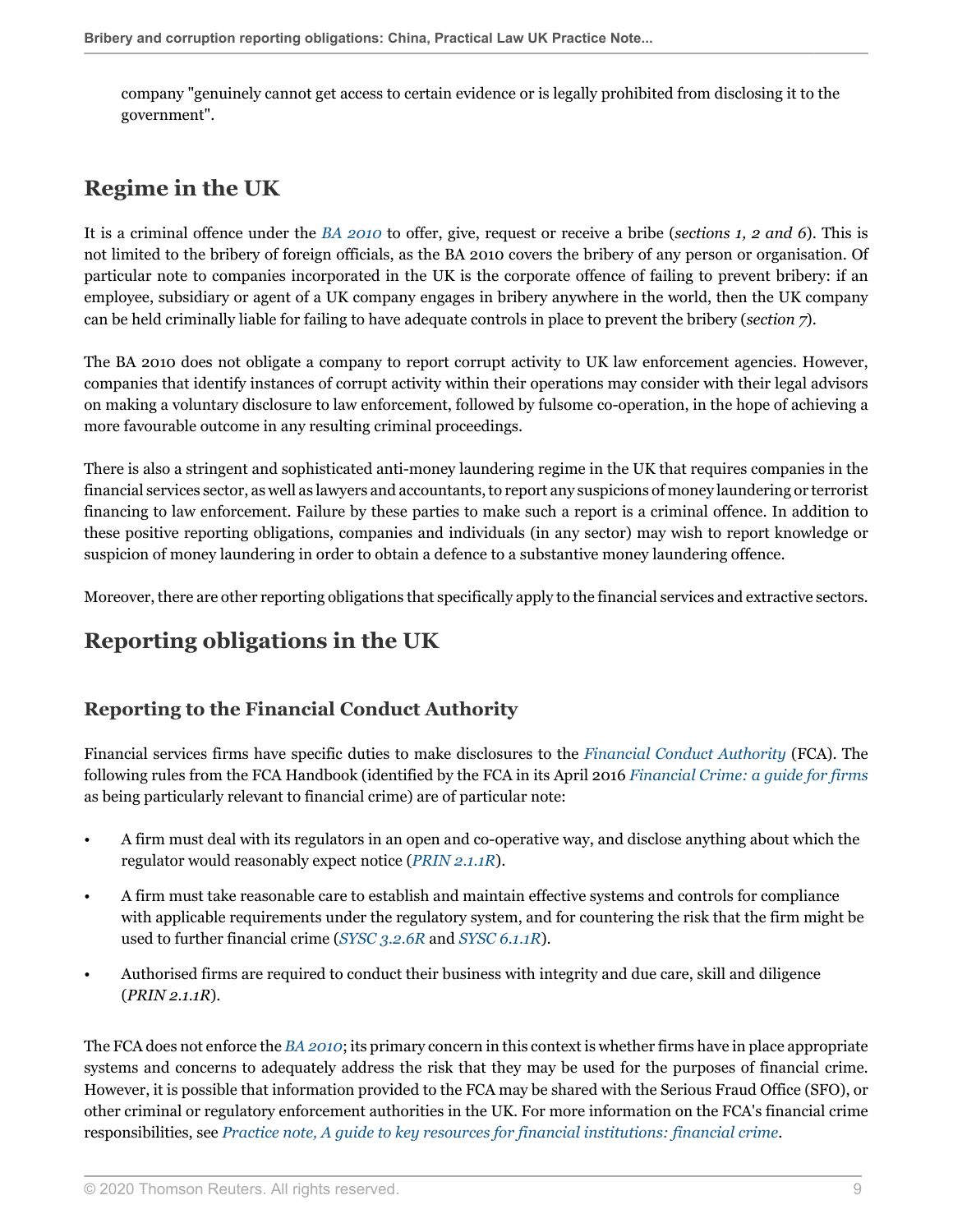### <span id="page-9-0"></span>**Requirements under UK anti-money laundering statutes**

Entities within the "regulated sector" (as defined by Schedule 9 of the *[Proceeds of Crime Act 2002](http://uk.practicallaw.thomsonreuters.com/6-505-7413?originationContext=document&vr=3.0&rs=PLUK1.0&transitionType=PLDocumentLink&contextData=(sc.Default))* (POCA) and Schedule 3A of the *[Terrorism Act 2000](http://uk.practicallaw.thomsonreuters.com/2-508-8510?originationContext=document&vr=3.0&rs=PLUK1.0&transitionType=PLDocumentLink&contextData=(sc.Default))* (TACT)) are required to report suspicions of money laundering or involvement in terrorist financing to the National Crime Agency (NCA) under Part 7 of POCA and under Part 3 of TACT. The term "regulated sector" includes financial institutions such as banks, credit providers, investment advisors, private equity firms and money service businesses, as well as high-value dealers, trust service providers, accounting firms, law firms and estate agency businesses.

If an entity in the regulated sector knows or suspects that a person is engaged in, or attempting, money laundering or terrorist financing, it must file a Suspicious Activity Report (UK SAR) with UK law enforcement. As in the US, this requirement may relate back to corruption if the laundered funds originated as a bribe. Failure to file a UK SAR by an entity within the regulated sector when there is suspicion of money laundering is a criminal offence under Part 7 of POCA (*section 330, POCA*).

Information submitted to the NCA may be shared with other law enforcement agencies, including the SFO. Entities within the regulated sector regularly disclose bribery issues through UK SARs.

When reporting a suspicion of money laundering, entities must be mindful of the offence of "tipping-off". This offence is committed when a person working within the regulated sector knows or suspects that another person's suspected involvement with money laundering is the subject of investigation (or contemplated investigation) and makes a disclosure to a person likely to prejudice an investigation (*section 333A(1), POCA*). Accordingly, it is essential that the subject of the UK SAR is not informed of the fact that it has been filed with the NCA.

Making a disclosure to law enforcement can also serve as a defence to a substantive money laundering offence, such as being concerned in an arrangement which a person (operating in any sector) knows or suspects facilitates, by whatever means, the acquisition of, retention, use or control of criminal property by or on behalf of another person (*sections 328 and 338*, *POCA*).

For a general overview of reporting obligations under POCA, see *[Practice note, An overview of the UK anti-money](http://uk.practicallaw.thomsonreuters.com/4-102-5253?originationContext=document&vr=3.0&rs=PLUK1.0&transitionType=DocumentItem&contextData=(sc.Default)) [laundering and counter-terrorist financing regime](http://uk.practicallaw.thomsonreuters.com/4-102-5253?originationContext=document&vr=3.0&rs=PLUK1.0&transitionType=DocumentItem&contextData=(sc.Default))*. For specific details of how POCA applies to bank staff, see *[Practice note, Reporting obligations under the Proceeds of Crime Act 2002: guide for financial institutions](http://uk.practicallaw.thomsonreuters.com/6-508-0418?originationContext=document&vr=3.0&rs=PLUK1.0&transitionType=DocumentItem&contextData=(sc.Default))*.

### <span id="page-9-1"></span>**Reporting requirements in the extractive sector**

Since 1 January 2015, companies that are either listed on EU-regulated markets, or are listed companies in the logging or extractive industries, have been subject to additional reporting requirements concerning any payments made to governments. This rule was introduced by the *[Transparency Directive](http://uk.practicallaw.thomsonreuters.com/7-203-6824?originationContext=document&vr=3.0&rs=PLUK1.0&transitionType=DocumentItem&contextData=(sc.Default))* (2004/109/EC), with parallel rules contained in the *[Accounting Directive \(2013/34/EU\)](http://uk.practicallaw.thomsonreuters.com/9-573-6307?originationContext=document&vr=3.0&rs=PLUK1.0&transitionType=PLDocumentLink&contextData=(sc.Default))*. These companies are not necessarily registered or incorporated in the EEA. For further details, see *[Practice notes, Transparency Directive: overview](http://uk.practicallaw.thomsonreuters.com/3-205-8035?originationContext=document&vr=3.0&rs=PLUK1.0&transitionType=DocumentItem&contextData=(sc.Default))* and *[Accounting](http://uk.practicallaw.thomsonreuters.com/0-575-6111?originationContext=document&vr=3.0&rs=PLUK1.0&transitionType=DocumentItem&contextData=(sc.Default)) [Directive: overview](http://uk.practicallaw.thomsonreuters.com/0-575-6111?originationContext=document&vr=3.0&rs=PLUK1.0&transitionType=DocumentItem&contextData=(sc.Default))*.

The aim of these reporting requirements is to increase transparency in these industries and to reduce corruption risk by holding governments of resource-rich countries accountable. Relevant companies are required to disclose payments made to government entities worldwide, in accordance with *[The Reports on Payments to Governments](http://uk.practicallaw.thomsonreuters.com/6-591-6885?originationContext=document&vr=3.0&rs=PLUK1.0&transitionType=PLDocumentLink&contextData=(sc.Default)) [Regulations 2014](http://uk.practicallaw.thomsonreuters.com/6-591-6885?originationContext=document&vr=3.0&rs=PLUK1.0&transitionType=PLDocumentLink&contextData=(sc.Default))* (*SI 2014/3209*).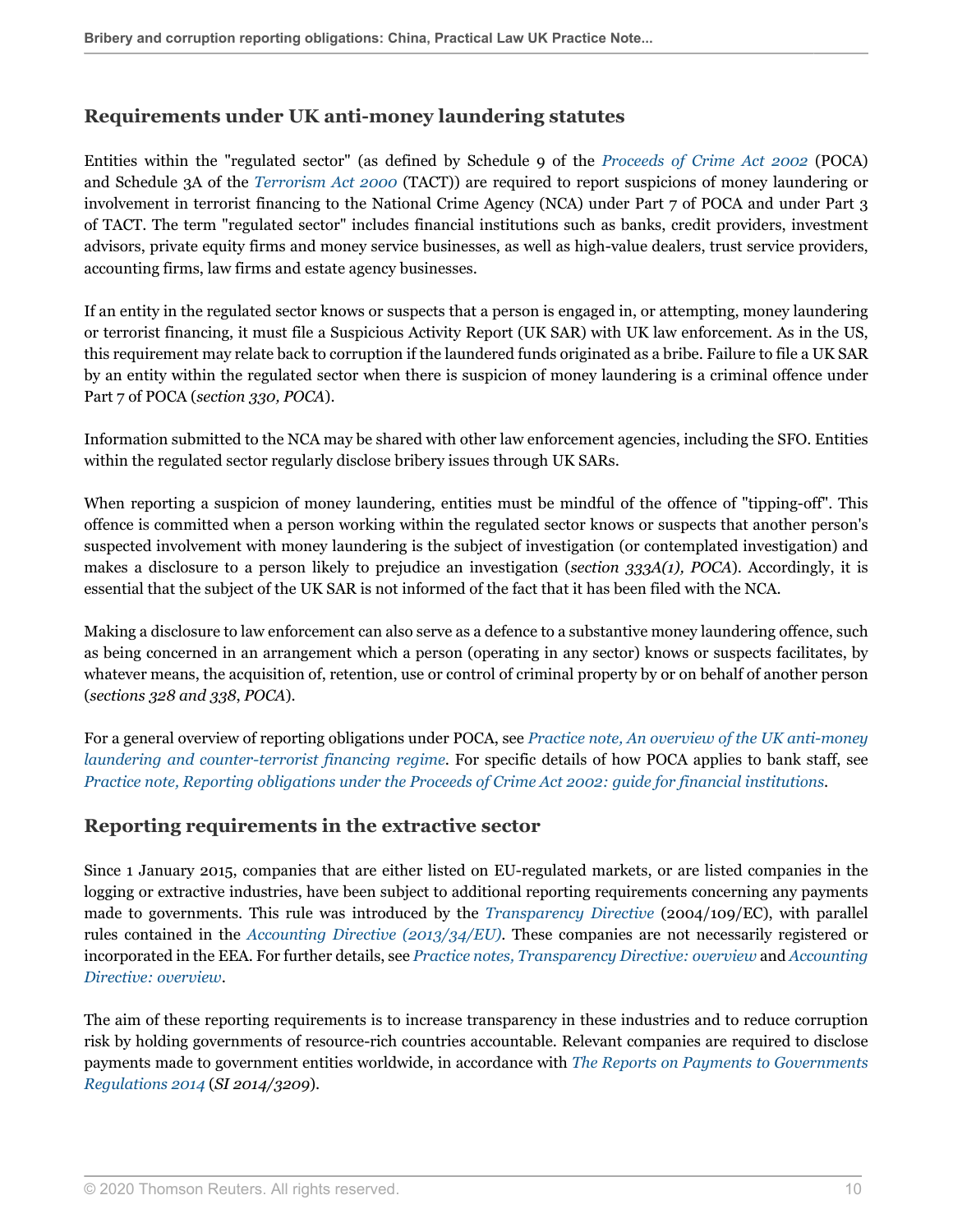Listed companies should also consult with their legal advisors on what, if any, public disclosures they are required to make under the rules of the relevant listing authority about their involvement in any bribery, corruption or moneylaundering.

# <span id="page-10-0"></span>**Practical considerations when deciding whether to report to the UK authorities**

There are several significant practical considerations when considering whether to make a voluntary disclosure of corrupt behaviour by an agent in China to the UK authorities.

### <span id="page-10-1"></span>**Jurisdictional considerations**

An organisation should consider whether the UK is likely to have jurisdiction over the discovered misconduct. The *[BA 2010](http://uk.practicallaw.thomsonreuters.com/1-503-8422?originationContext=document&vr=3.0&rs=PLUK1.0&transitionType=PLDocumentLink&contextData=(sc.Default))* generally has jurisdiction over:

- Offences committed in whole or in part in the UK.
- Offences committed by individuals or entities with a close connection to the UK, regardless of where the conduct occurs.
- In the case of the corporate offence of failing to prevent bribery: an offence is committed irrespective of whether the acts or omissions which form part of the offence take place in the UK or elsewhere.

#### (*section 12*.)

As defined, "close connection" includes British citizens, citizens of British territories, and entities incorporated under the law of any part of the UK (*section 12(4), BA 2010*).

For more information on the jurisdictional reach of the BA 2010, see *[Practice note, Bribery Act 2010: jurisdictional](http://uk.practicallaw.thomsonreuters.com/5-504-1451?originationContext=document&vr=3.0&rs=PLUK1.0&transitionType=DocumentItem&contextData=(sc.Default)) [reach](http://uk.practicallaw.thomsonreuters.com/5-504-1451?originationContext=document&vr=3.0&rs=PLUK1.0&transitionType=DocumentItem&contextData=(sc.Default))*.

### <span id="page-10-2"></span>**Influence on charging decisions**

It cannot be assumed that self-reporting will mean that a corporate entity is not prosecuted or lead to a lower penalty than would otherwise be imposed. However, the SFO has frequently emphasised the benefits of voluntary disclosure. According to the SFO's Guide to Corporate Self-Reporting, the SFO may take into account a voluntary disclosure as a public interest factor tending against prosecution, if the disclosure forms part of a genuinely proactive approach adopted by the corporate management team when the offence is brought to their notice. This approach should include self-reporting and remedial actions, including the compensation of any victims. Prosecutors also consider whether a corporation has provided sufficient information to the government, including making witnesses available and disclosing the details of any internal investigation.

Self-reporting can also have a bearing on whether prosecutors consider offering a DPA. DPAs were introduced in the UK in 2014. In February 2014, the SFO and CPS jointly issued the *[DPA Code of Practice](https://www.cps.gov.uk/publication/deferred-prosecution-agreements-code-practice )* (DPA Code), which sets out the issues to be considered by prosecutors when deciding whether a DPA is appropriate. The DPA Code specifically identifies self-reporting as a factor in favour of offering a DPA. It also makes clear that considerable weight is given to the existence of: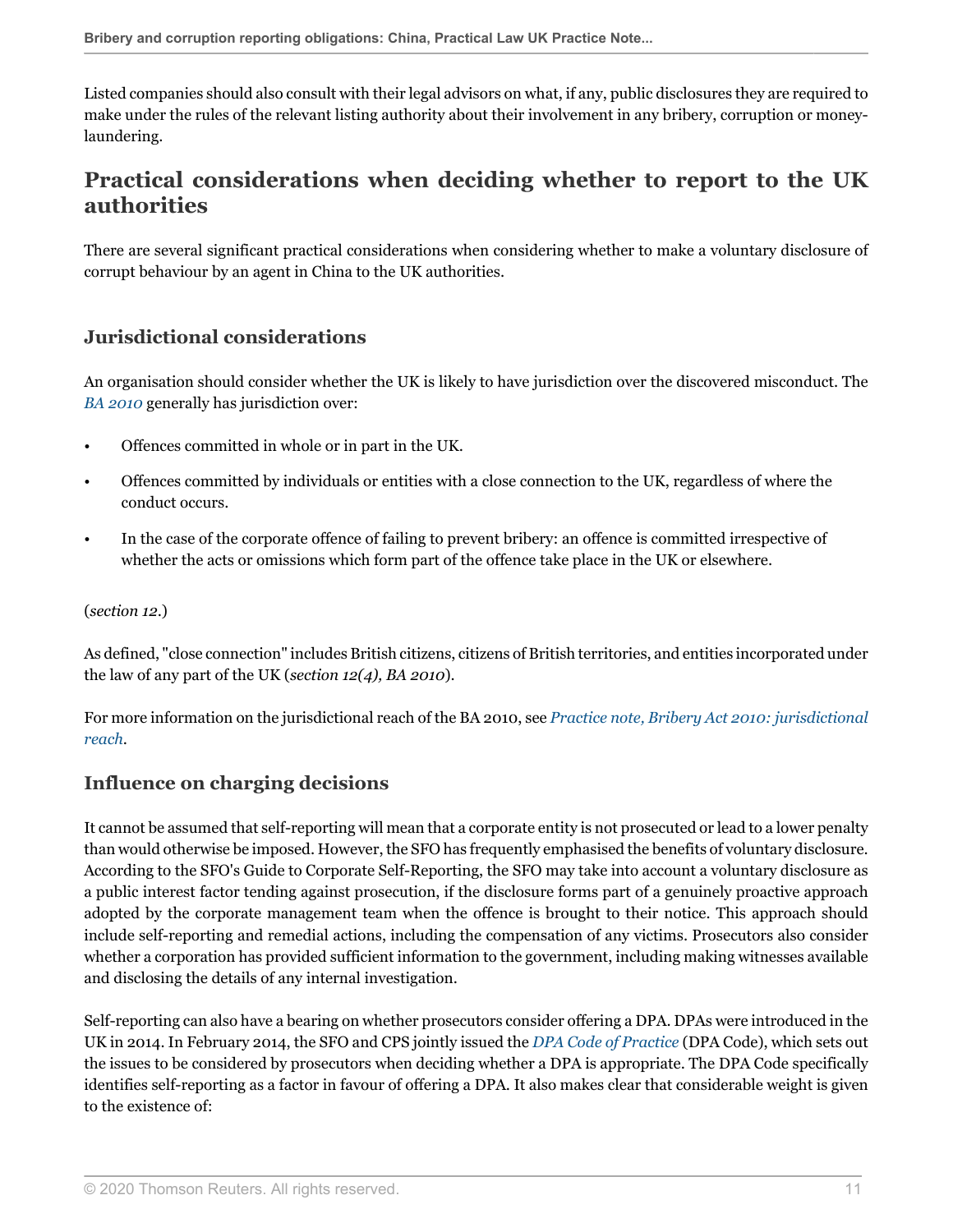- A genuinely proactive approach adopted by an organisation's management when the offending conduct is brought to their attention.
- Full co-operation with the SFO's investigation. This could include a request for copies of any witness statements and reports prepared during any internal investigation. However, the Court of Appeal has confirmed that it may be possible for a company to resist disclosure on the basis of legal professional privilege (see *SFO v ENRC [2018] EWCA Civ 2006*). For further guidance on privilege under English law, see *[Practice note, Legal professional privilege in civil litigation: an overview](http://uk.practicallaw.thomsonreuters.com/2-205-2977?originationContext=document&vr=3.0&rs=PLUK1.0&transitionType=DocumentItem&contextData=(sc.Default))*.
- Proactive corporate compliance programme, both at the time of the offence and at the time of reporting.

SFO Director Lisa Osofsky has reiterated statements made by her predecessor, Sir David Green, who made clear that the SFO will not simply take self-reports at face value. In particular, in November 2018, she stated that the SFO was prepared to seek accounts of internal witness interviews if the interviewee was later charged with a crime.

The timing of the disclosure to the UK authorities may also be important. Failure to report the wrongdoing within a reasonable time after discovering the offence is a public interest factor in favour of prosecution. The SFO may have information about wrongdoing from other sources (including SARs). Therefore, companies who have discovered misconduct should rapidly begin the process of deciding whether to disclose.

There is growing precedent available in the UK to assist companies in evaluating the advantages and disadvantages of self-reporting in the UK. Since their introduction in 2014, the SFO has so far entered into nine DPAs, reflecting some effort by the SFO to highlight the benefits of co-operation.

The largest DPA in the UK to date was entered into by Airbus SE (Airbus) in January 2020 following an investigation into allegations that the company had used external consultants to bribe customers to buy civilian and military aircraft. Airbus agreed to pay a financial penalty of EUR983.97 million plus the SFO's costs of EUR6.9 million, as part of a EUR3.6 billion global resolution, which also included separate settlements with prosecutors in France and the US.

In July 2020, a DPA was entered into by G4S Care & Justice (UK) Ltd (G4S), following an investigation into allegations that G4S had made various misrepresentations about profits made under private government contracts between 2011 and 2013. G4S agreed to pay a financial penalty of £38,513,277 in addition to the SFO's costs of  $£5,952,711.$  Following the publication of guidance on its approach to compliance programmes which foreshadowed the greater use of monitors, and in line with the expectation that the use of monitorships would increase under Lisa Osofsky's directorship at the SFO, an external and independent "Reviewer" (a monitor in all but name) will be appointed at G4S, to provide what Ms Osofsky referred to as "unprecedented, multi-year scrutiny and assurance".

Most recently, in October 2020, the SFO announced it had entered into its latest DPA, with Airline Services Ltd. The company admitted to three counts of failing to prevent bribery arising from its use of an agent to win contracts worth a total of £7.3 million. As a result, ASL is required to pay a financial penalty of £1,238,714, disgorgement of £990,900 and a contribution of £750,000 to the SFO's legal costs.

The judge approving the ASL DPA again emphasised the importance of self-reporting and co-operation, indicating that while corporate offending will be met with the imposition of penalties "over and above the disgorging of profit wrongly made", that the discount in the case provides "a positive and substantial incentive towards self-reporting and co-operation". In this case, the misconduct became known following an internal investigation instigated by ASL, the findings of which were swiftly disclosed to the SFO.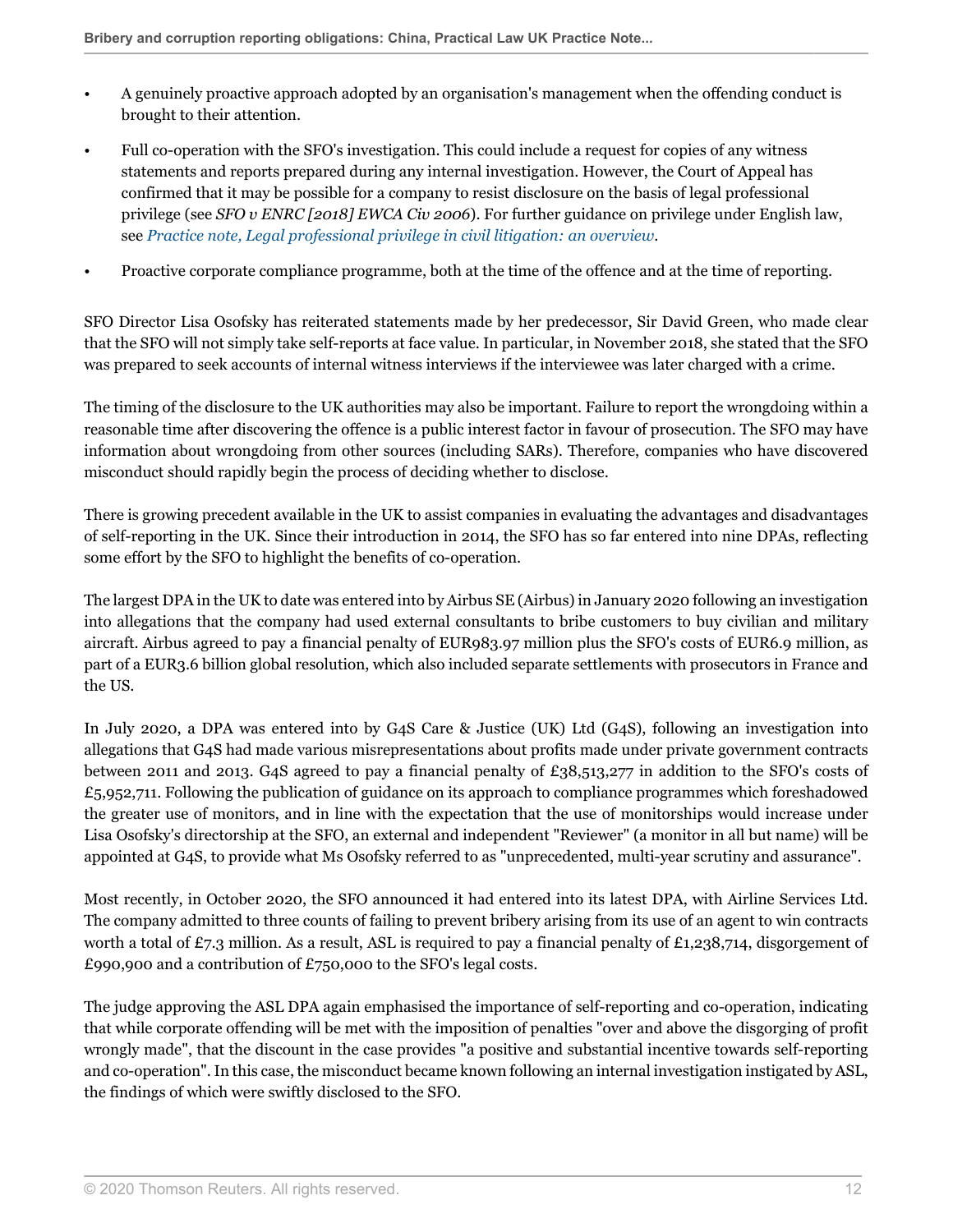In all cases, the judgments approving the DPAs emphasised the importance of full co-operation on the part of the relevant companies as a key precondition to any settlement. In the case of G4S, a 40% reduction was applied to the financial penalty to reflect the company's delayed, but subsequently full, co-operation with the SFO. In other cases where companies have demonstrated "extraordinary co-operation", the discount applied has been as high as 50%.

The importance of self-reporting has also been emphasised in cases involving the offence of failing to prevent bribery under section 7 of the *[BA 2010](http://uk.practicallaw.thomsonreuters.com/1-503-8422?originationContext=document&vr=3.0&rs=PLUK1.0&transitionType=PLDocumentLink&contextData=(sc.Default))*. In February 2016, Sweett Group PLC (Sweett) was fined £2.25 million as part of a prosecution related to payments made in connection with securing and retaining contracts in the United Arab Emirates between December 2012 and December 2015. The SFO declined to enter into a DPA largely as a consequence of the timing of the company's self-report to the SFO (which coincided with impending press reports in relation to the conduct in question) and failures to provide full co-operation throughout the investigation.

### <span id="page-12-0"></span>**Availability of adequate procedures defence**

It is a defence against the corporate offence of failing to prevent bribery if an organisation can prove that it "had in place adequate procedures designed to prevent persons associated with [the organisation] from undertaking such conduct" (*section 7(2), [BA 2010](http://uk.practicallaw.thomsonreuters.com/1-503-8422?originationContext=document&vr=3.0&rs=PLUK1.0&transitionType=PLDocumentLink&contextData=(sc.Default))*). This analysis is highly fact sensitive and will be based heavily on factors including the size and complexity of the organisation, and the sectors and geographies in which it does business. For an overview of how to create an anti-corruption policy that helps to demonstrate that a company had adequate procedures in place to prevent bribery, see *[Practice note, Bribery Act 2010: anti-corruption policies](http://uk.practicallaw.thomsonreuters.com/9-502-3153?originationContext=document&vr=3.0&rs=PLUK1.0&transitionType=DocumentItem&contextData=(sc.Default))*, which includes information based on the UK Ministry of Justice's *[Guidance about procedures which relevant commercial](http://uk.practicallaw.thomsonreuters.com/0-505-4865?originationContext=document&vr=3.0&rs=PLUK1.0&transitionType=DocumentItem&contextData=(sc.Default)) [organisations can put into place to prevent persons associated with them from bribing \(section 9 of the Bribery](http://uk.practicallaw.thomsonreuters.com/0-505-4865?originationContext=document&vr=3.0&rs=PLUK1.0&transitionType=DocumentItem&contextData=(sc.Default)) [Act 2010\)](http://uk.practicallaw.thomsonreuters.com/0-505-4865?originationContext=document&vr=3.0&rs=PLUK1.0&transitionType=DocumentItem&contextData=(sc.Default))*.

# <span id="page-12-1"></span>**Regime in China**

There are two main sources of anti-corruption law in China:

- *[Criminal Law of the PRC 1997](http://uk.practicallaw.thomsonreuters.com/4-542-8047?originationContext=document&vr=3.0&rs=PLUK1.0&transitionType=PLDocumentLink&contextData=(sc.Default))* (1997 Criminal Law, last revised in 2017). This contains anti-bribery provisions relating to Chinese and foreign officials, as well as the criminal offence of commercial bribery.
- *[Anti-unfair Competition Law 2019](http://uk.practicallaw.thomsonreuters.com/w-020-3289?originationContext=document&vr=3.0&rs=PLUK1.0&transitionType=PLDocumentLink&contextData=(sc.Default))* (2019 AUCL). This covers the administrative offence of commercial bribery, which is treated less seriously than the criminal offence. The 2017 re-enactment of the AUCL updated the scope, elements and other aspects of commercial bribery (for more information, see *[Practice](http://uk.practicallaw.thomsonreuters.com/w-012-3819?originationContext=document&vr=3.0&rs=PLUK1.0&transitionType=DocumentItem&contextData=(sc.Default)#co_anchor_a299073) [note, Chinese anti-unfair competition law: Commercial bribery](http://uk.practicallaw.thomsonreuters.com/w-012-3819?originationContext=document&vr=3.0&rs=PLUK1.0&transitionType=DocumentItem&contextData=(sc.Default)#co_anchor_a299073)*). Note that further revisions to the law were made in 2019 that did not affect the anti-corruption sections.

While China has historically been inconsistent in its enforcement of this legislation, guidance has elaborated on how these statutes are expected to be applied. There is generally no obligation under Chinese law to report corrupt activity to Chinese authorities. However, there are narrow circumstances in which reporting obligations could be interpreted as applying, and there are prudential considerations that are relevant to the decision to disclose. For a detailed examination of the liability that can arise under Chinese anti-bribery legislation, see *[Practice note, Bribery](http://uk.practicallaw.thomsonreuters.com/2-605-5245?originationContext=document&vr=3.0&rs=PLUK1.0&transitionType=DocumentItem&contextData=(sc.Default)) [and corruption offences, enforcement and penalties: China](http://uk.practicallaw.thomsonreuters.com/2-605-5245?originationContext=document&vr=3.0&rs=PLUK1.0&transitionType=DocumentItem&contextData=(sc.Default))*.

# <span id="page-12-2"></span>**Reporting obligations in China**

In August 2014, Chinese authorities issued the *[Interim Regulations on the Disclosure of Enterprise Information](http://uk.practicallaw.thomsonreuters.com/6-581-8045?originationContext=document&vr=3.0&rs=PLUK1.0&transitionType=PLDocumentLink&contextData=(sc.Default)) [2014](http://uk.practicallaw.thomsonreuters.com/6-581-8045?originationContext=document&vr=3.0&rs=PLUK1.0&transitionType=PLDocumentLink&contextData=(sc.Default))*, which contain an obligation for entities to disclose penalties imposed by Chinese regulators. There is some speculation that this may require foreign corporations to disclose any actions brought against them by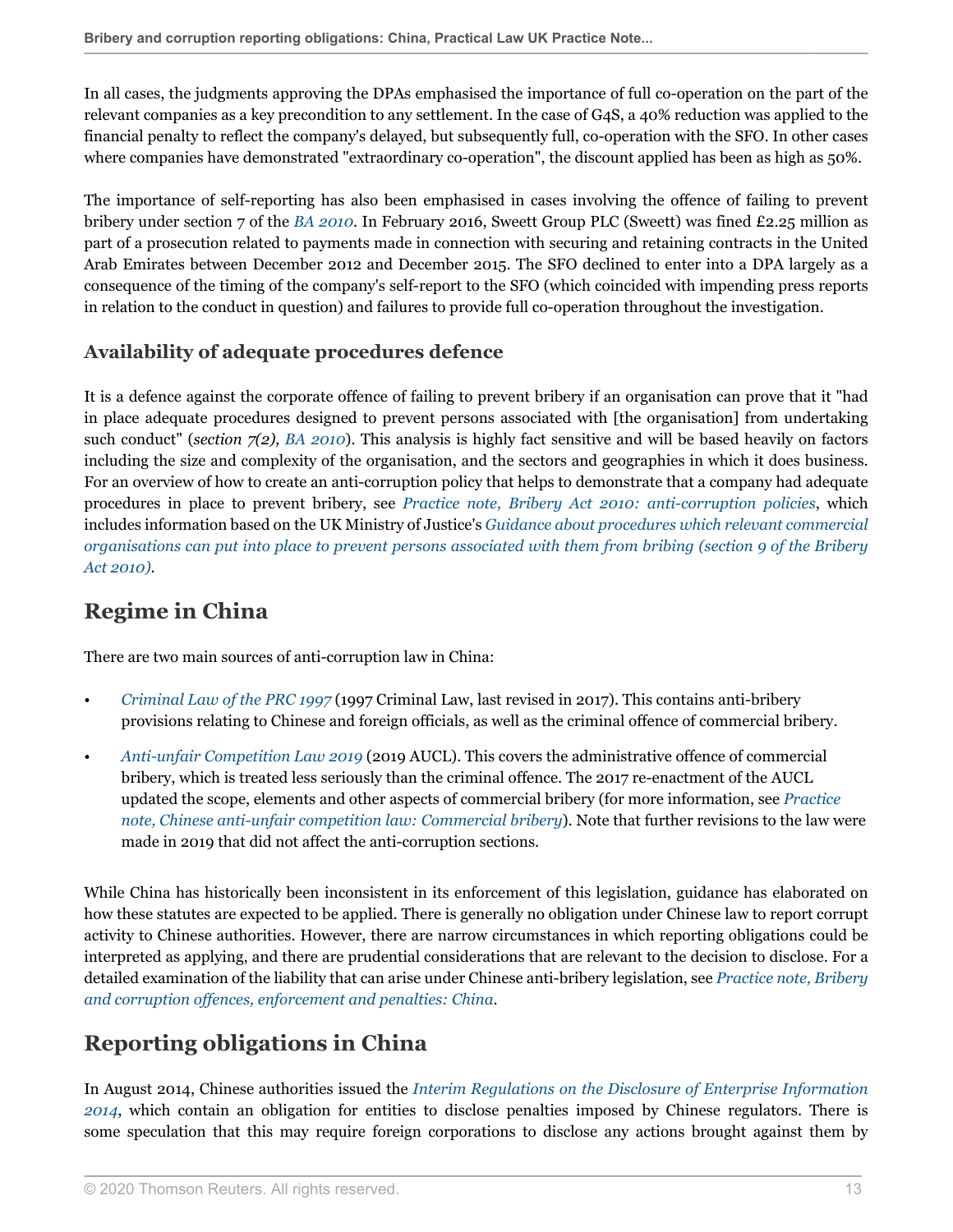the *[State Administration for Market Regulation](http://uk.practicallaw.thomsonreuters.com/w-014-1991?originationContext=document&vr=3.0&rs=PLUK1.0&transitionType=DocumentItem&contextData=(sc.Default))* (SAMR) or its local branches, which conduct civil enforcement actions involving allegations of commercial bribery. In practice, however, the SAMR and its local branches usually publish their enforcement actions in the official enterprise credit information disclosure system (for more information on the disclosure system, see *[Practice note, Understanding the 2013 Company Law reforms: China:](http://uk.practicallaw.thomsonreuters.com/3-559-7229?originationContext=document&vr=3.0&rs=PLUK1.0&transitionType=DocumentItem&contextData=(sc.Default)#co_anchor_a353451) [Enterprise information disclosure system](http://uk.practicallaw.thomsonreuters.com/3-559-7229?originationContext=document&vr=3.0&rs=PLUK1.0&transitionType=DocumentItem&contextData=(sc.Default)#co_anchor_a353451)*). Before April 2018, the predecessor authority of the SAMR was the *[State](http://uk.practicallaw.thomsonreuters.com/0-522-0313?originationContext=document&vr=3.0&rs=PLUK1.0&transitionType=DocumentItem&contextData=(sc.Default)) [Administration for Industry and Commerce](http://uk.practicallaw.thomsonreuters.com/0-522-0313?originationContext=document&vr=3.0&rs=PLUK1.0&transitionType=DocumentItem&contextData=(sc.Default))* (SAIC). (For more information, see *[Practice note, Understanding the](http://uk.practicallaw.thomsonreuters.com/w-014-9834?originationContext=document&vr=3.0&rs=PLUK1.0&transitionType=DocumentItem&contextData=(sc.Default)#co_anchor_a219065) [2018 government institutional reform: China: Market supervision: a mega-sized regulator](http://uk.practicallaw.thomsonreuters.com/w-014-9834?originationContext=document&vr=3.0&rs=PLUK1.0&transitionType=DocumentItem&contextData=(sc.Default)#co_anchor_a219065)*.)

(For more information on these reporting obligations, see *[Practice note, Understanding the 2013 Company Law](http://uk.practicallaw.thomsonreuters.com/3-559-7229?originationContext=document&vr=3.0&rs=PLUK1.0&transitionType=DocumentItem&contextData=(sc.Default)#co_anchor_a195816) [reforms: China: Ongoing notification obligations](http://uk.practicallaw.thomsonreuters.com/3-559-7229?originationContext=document&vr=3.0&rs=PLUK1.0&transitionType=DocumentItem&contextData=(sc.Default)#co_anchor_a195816)*.)

# <span id="page-13-0"></span>**Practical considerations when deciding whether to report to Chinese authorities**

There are several significant practical considerations that should factor into the decision of whether to disclose to Chinese authorities allegedly corrupt behaviour by an agent in China.

### <span id="page-13-1"></span>**Potential to mitigate punishment**

Under the *[1997 Criminal Law](http://uk.practicallaw.thomsonreuters.com/4-542-8047?originationContext=document&vr=3.0&rs=PLUK1.0&transitionType=PLDocumentLink&contextData=(sc.Default))*, if an individual or corporate entity accused of bribery voluntarily confesses to the authorities before prosecution begins, they may be eligible for mitigated punishment or a waiver of punishment (*Article 390*). Guidance issued by Chinese authorities that took effect in January 2013 confirmed this position (*[Interpretation of the Supreme People's Court and Supreme People's Procuratorate on Certain Issues concerning](http://uk.practicallaw.thomsonreuters.com/9-547-8271?originationContext=document&vr=3.0&rs=PLUK1.0&transitionType=PLDocumentLink&contextData=(sc.Default)) [Specific Application of the Law in Handling Criminal Cases involving Bribery 2012](http://uk.practicallaw.thomsonreuters.com/9-547-8271?originationContext=document&vr=3.0&rs=PLUK1.0&transitionType=PLDocumentLink&contextData=(sc.Default))* (2012 Bribery Interpretation, with effect from 1 January 2013)).

Persons convicted of bribery may still be eligible for leniency in sentencing post-prosecution if they confess to the criminal conduct (*Article 8, 2012 Bribery Interpretation*) or expose other crimes committed by the bribe taker (*Article 9*, *2012 Bribery Interpretation*). However, full mitigation such as a suspended sentence or exemption from punishment is not available in several circumstances, including when:

- The bribe giver provided bribes to more than three people.
- The bribe giver was previously subject to an administrative or criminal penalty for bribery.
- The bribes were provided to carry out illegal activities.
- The bribery resulted in severe consequences.

### (*Article 10*, *2012 Bribery Interpretation*.)

In August 2015, China amended the 1997 Criminal Law to revise the sentencing mitigation provision, allowing the waiver of punishment only when the briber-giver meets at least one of the following conditions:

- They committed no more than a relatively minor crime.
- They made "significant meritorious contributions" through their co-operation.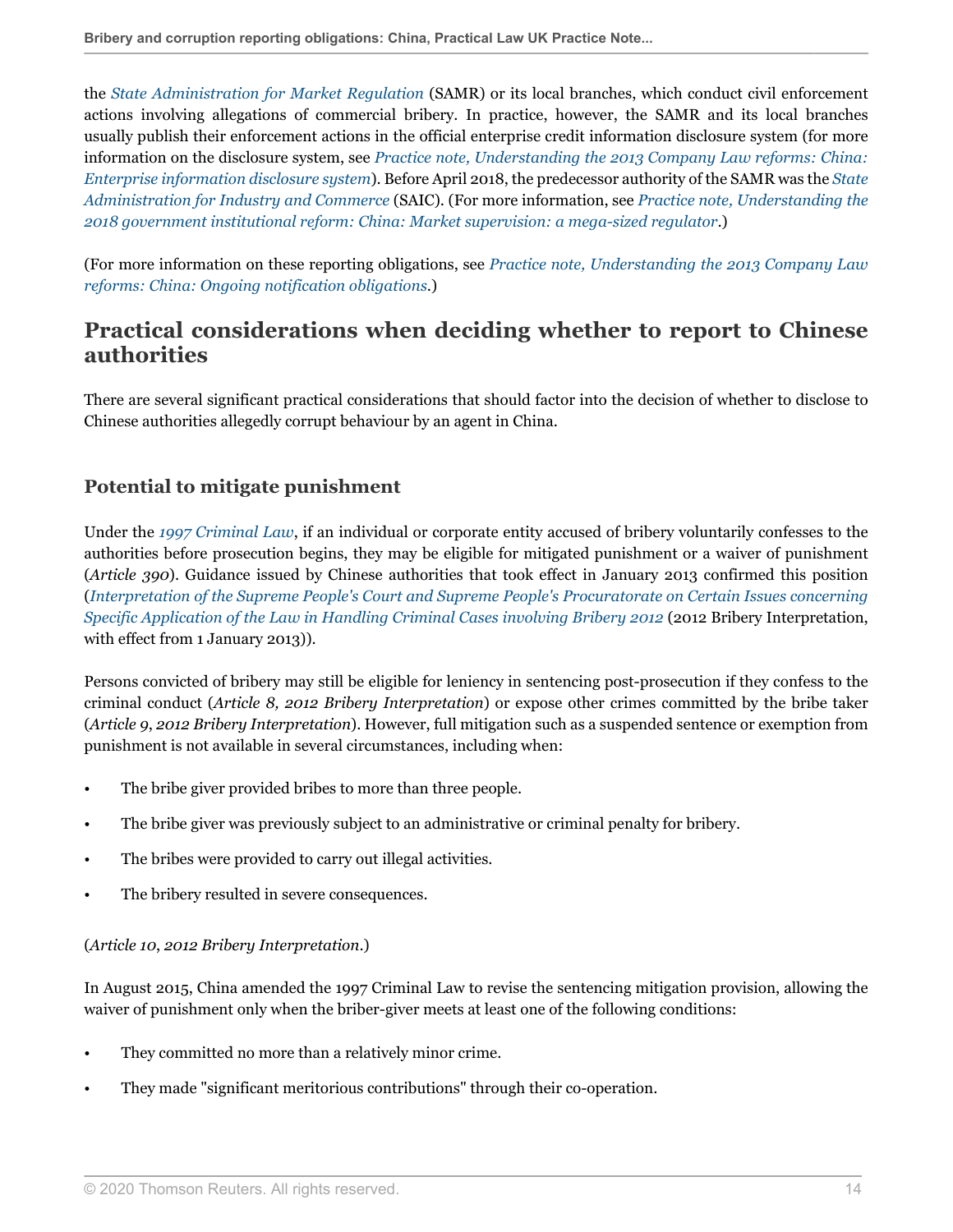They helped uncover a "major case".

This effectively raised the bar for bribe-givers to be exempted from punishment. For more information, see *[Legal](http://uk.practicallaw.thomsonreuters.com/1-618-8608?originationContext=document&vr=3.0&rs=PLUK1.0&transitionType=DocumentItem&contextData=(sc.Default)) [update, Criminal Law amendment: Changes to China's anti-bribery regime](http://uk.practicallaw.thomsonreuters.com/1-618-8608?originationContext=document&vr=3.0&rs=PLUK1.0&transitionType=DocumentItem&contextData=(sc.Default))*.

In April 2016, the *[Supreme People's Court](http://uk.practicallaw.thomsonreuters.com/2-522-0128?originationContext=document&vr=3.0&rs=PLUK1.0&transitionType=DocumentItem&contextData=(sc.Default))* (SPC) and the *[Supreme People's Procuratorate](http://uk.practicallaw.thomsonreuters.com/0-530-5897?originationContext=document&vr=3.0&rs=PLUK1.0&transitionType=DocumentItem&contextData=(sc.Default))* (SPP) issued the *[Interpretations on Certain Issues Concerning the Application of Law in Handling Criminal Cases Involving](http://uk.practicallaw.thomsonreuters.com/0-628-9405?originationContext=document&vr=3.0&rs=PLUK1.0&transitionType=PLDocumentLink&contextData=(sc.Default)) [Embezzlement and Bribery 2016](http://uk.practicallaw.thomsonreuters.com/0-628-9405?originationContext=document&vr=3.0&rs=PLUK1.0&transitionType=PLDocumentLink&contextData=(sc.Default))* (2016 Criminal Bribery Offences Interpretation). This document further clarified the circumstances under which punishment may be mitigated by voluntary disclosure. For example, it defined "relatively minor crime", and also clarified what it means to provide substantial assistance in a "major case", such as providing new evidence that helps officials in an on-going or new investigation, or providing evidence that is used to capture a fugitive or illegally acquired property. For more information, see *[Legal update, SPC and SPP issue](http://uk.practicallaw.thomsonreuters.com/2-628-0593?originationContext=document&vr=3.0&rs=PLUK1.0&transitionType=DocumentItem&contextData=(sc.Default)) [interpretation on Criminal Law provisions on bribery and corruption](http://uk.practicallaw.thomsonreuters.com/2-628-0593?originationContext=document&vr=3.0&rs=PLUK1.0&transitionType=DocumentItem&contextData=(sc.Default))*.

With regard to administrative actions, local branches of the SAMR may also use their discretion to consider certain mitigating factors when issuing punishment (see *Guiding Opinions of the SAMR on Regulating the Discretionary Power of Administrative Punishments in Market Supervision and Administration 2019* (市场监管总局关于规范 市场监督管理行政处罚裁量权的指导意见)). For example, a guideline issued by the Beijing branch of the SAIC in December 2017 stated that the agency may grant "light penalties" (that is, constituting less than 30% of the range between the lowest and highest permitted penalty) when the bribe-giver voluntarily reports misconduct (*Article 24(4)*, *Implementation Measures for Administrative Punishment Discretion of Beijing Administration for Industry and Commerce (Trial) 2017* (北京市工商行政管理局行政处罚裁量权实施办法(试行))).

# <span id="page-14-0"></span>**Regime in Hong Kong**

Hong Kong's *Prevention of Bribery Ordinance, Cap 201* (POBO) is enforced by the Independent Commission Against Corruption (ICAC), which investigates alleged corrupt practices, and the Department of Justice, which is responsible for prosecuting corruption charges. There is no general obligation to report corrupt activity under Hong Kong law, although alternative reporting mechanisms may ultimately compel an organisation to report potential corruption.

# <span id="page-14-1"></span>**Reporting obligations in Hong Kong**

### <span id="page-14-2"></span>**Requirements under Hong Kong anti-money-laundering statutes**

Financial institutions may have obligations to report knowledge or suspicion that property in its possession constitutes proceeds from bribery. Hong Kong's anti-money laundering and anti-terrorist financing scheme is comprised of several ordinances, including the:

- *Drug Trafficking (Recovery of Proceeds) Ordinance, Cap 405*.
- *Organised and Serious Crimes Ordinance, Cap 455*.
- *United Nations (Anti-Terrorism Measures) Ordinance, Cap 575*.
- *Anti-Money Laundering and Counter-Terrorist Financing (Financial Institutions) Ordinance, Cap 615*.